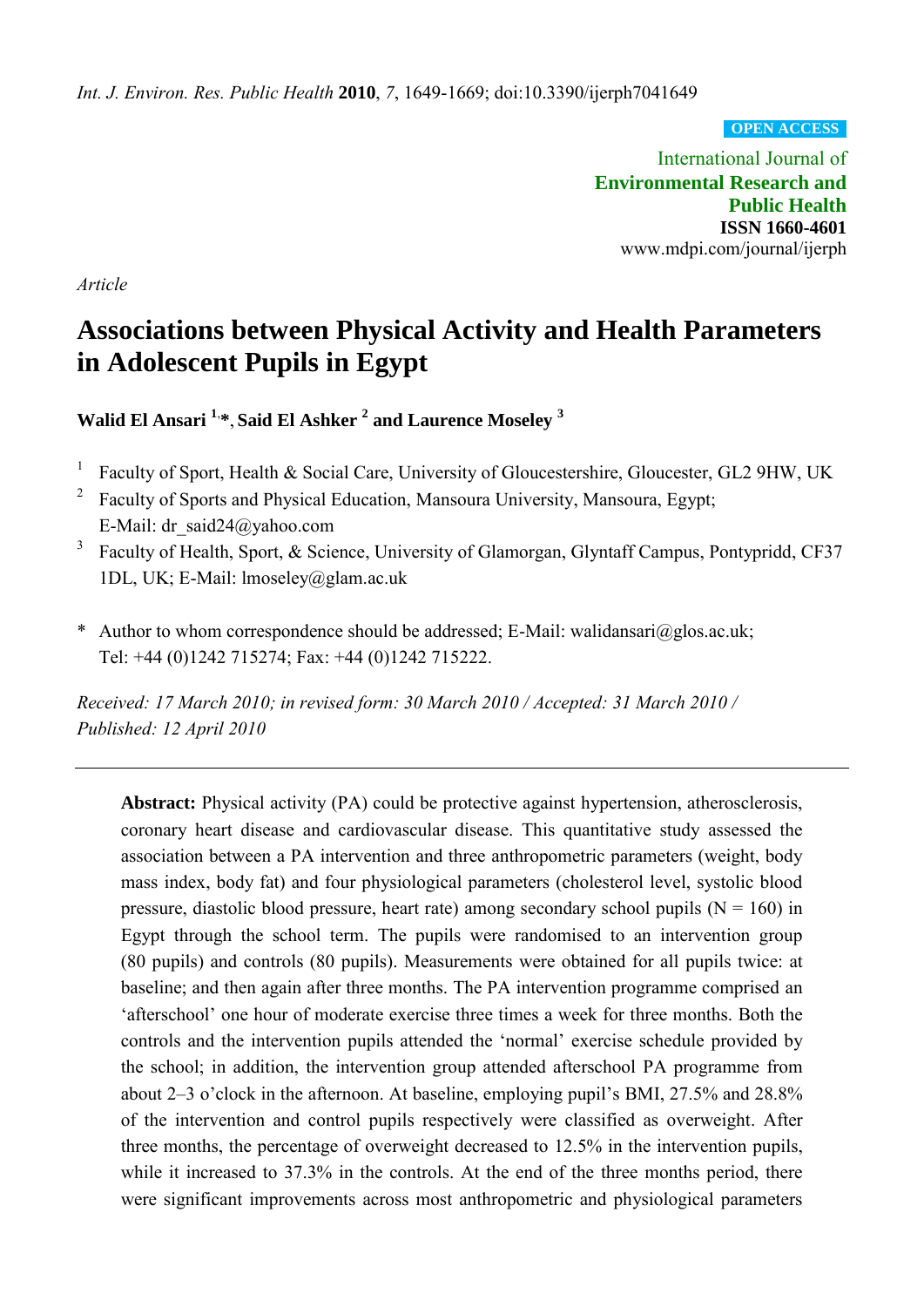of the intervention pupils when compared with the control children. The correlation coefficient of the improvements for the boys and the girls was 0.97, indicating clearly that the intervention was having nearly the same beneficial effect for boys and girls. A moderate PA programme for a modest period of 3 months could be effective in maintaining or enhancing pupil's anthropometric and physiological parameters in comparison to the controls where there was deterioration in both parameters. Policy makers and secondary schools in Egypt might need to pay more attention to PA programmes conducted on school days, in order to motivate pupils to attend such programmes. There is also an urgent need to look at current PA systems within schools in Egypt in order to assess PA outside school times.

**Keywords:** physical activity; exercise; school pupils; children; obesity; health and fitness

## **1. Introduction**

The increase in body fat is a serious and widespread problem globally. There are about 350 million obese (body mass index, BMI  $\geq 30 \text{ kg/m}^2$ ) and 1 billion overweight persons (BMI  $\geq 25$ ), where  $\approx 2.5$ millions deaths are attributed to overweight/ obesity [1,2]. In the Eastern Mediterranean region, the highest levels of overweight persons (BMI  $\geq$  25) were in Kuwait, Egypt, United Arab Emirates, Saudi Arabia, Jordan and Bahrain, where the incidence of overweight/obesity for those aged  $\geq$  25 years was between 74%–86% (women) and 69%–77% (men) [3]. Unsurprisingly, in Egypt, the prevalence of hypertension (26.3% of adult population) is among the highest in the world [4].

Childhood obesity is a public health concern, particularly as obesity in childhood could lead to an increased likelihood of obesity later in life [5]. The global increase in obesity in children and adolescents could be attributed to decreased physical activity (PA), in addition to unhealthy lifestyle habits [6,7]. Five out of every eight children aged 9–13 in the United States do not participate in any PA during their non-school hours, and almost one fourth do not engage in any free-time PA [8]. Childhood obesity is associated with elevated blood pressure (BP), cholesterol, and BMI in childhood that could progress over time to adult premature cardiovascular disease (CVD) [9]. Indeed, there were significant differences in mean systolic and diastolic blood pressure between obese and non-obese Bahraini school children (aged 12–17 years), and children who have high blood pressure could be at greater risk of becoming hypertensive adults [10-12]. Because high blood pressure is important in the occurrence of coronary heart disease in adults [13], it is essential that the association between PA and blood pressure and other health parameters in adolescents be examined [14]. Current reports suggested that school-based PA interventions may be useful in the improvement of health parameters and lifestyle behaviours among children and adolescents which could lead to reduced CVD risk in adulthood [14].

The increased trend toward adiposity among adolescents in the Eastern Mediterranean region [15-18] places them at a high risk of adult obesity and its consequences in terms of chronic diseases later in life. Although the effects of adolescent obesity on blood pressure levels seem related to the accumulation of abdominal fat [19,20], few studies investigated the association of PA with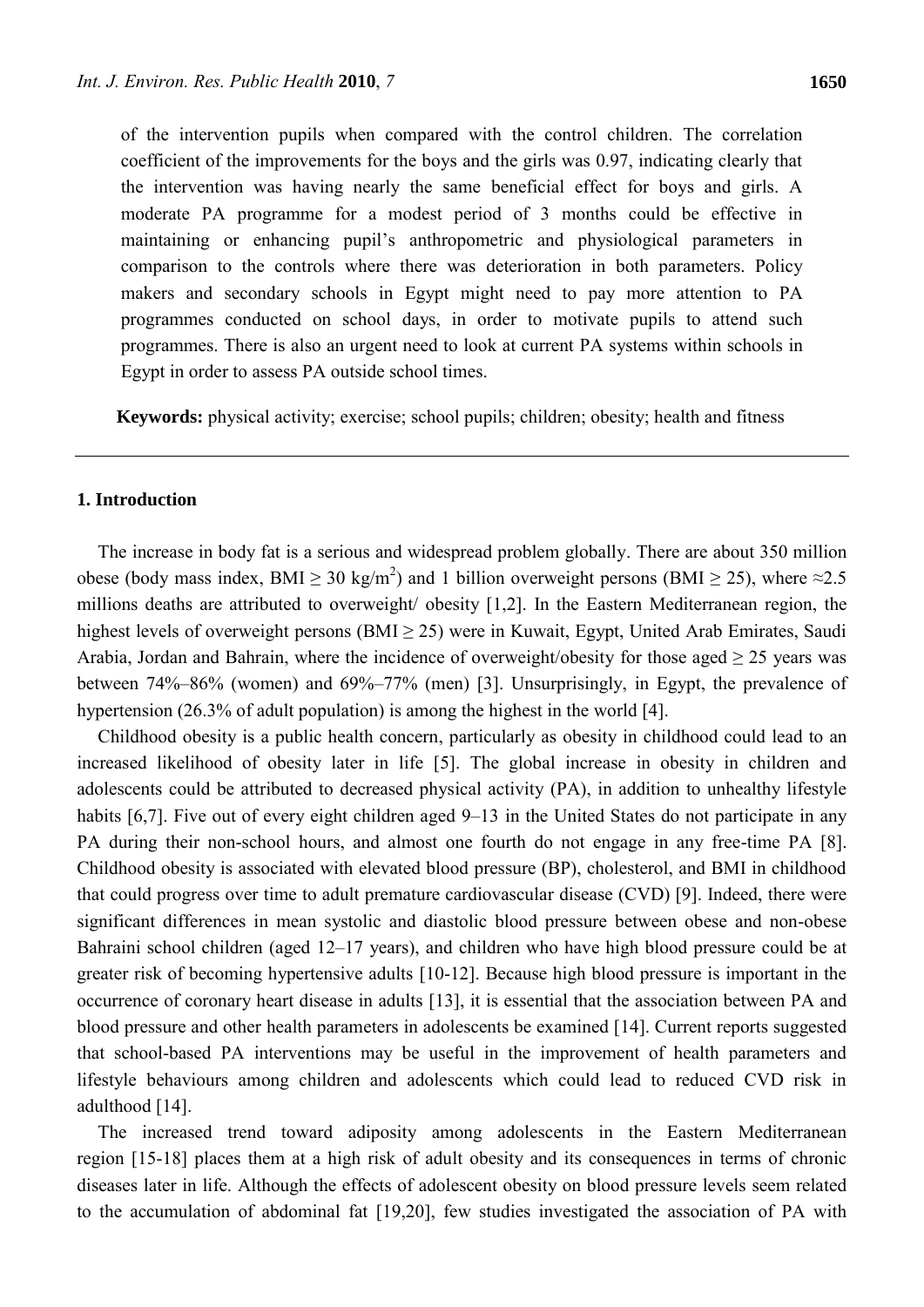health parameters in adolescent pupils in the Middle East [21]. For instance, little research has focussed on overweight/obesity among adolescent girls in the Eastern Mediterranean Region, even though studies elsewhere indicated an increasing prevalence and a growing health concern [16]. This is despite that in adults, the increasing prevalence of obesity and overweight were related to the risk of occurrence of coronary heart disease and hypertension [11,22].

Fortunately, obese/hypertensive adolescents can decrease their blood pressure through PA as an effective means for the prevention and treatment of obesity, hypertension and CVDs [23,24]. However, there are no recent studies that investigated the association of PA with anthropometric and physiological parameters in Egyptian adolescent school children. Such evidence base is required in order to design and implement PA intervention programmes in Egyptian schools.

## *1.1. Aim of the Study*

This study assessed the relationships between a PA programme (the intervention) and health parameters in adolescent school pupils in Egypt. The three specific objectives were:

 Describe a range of anthropometric (weight, height, body mass index and body fat) and physiological (cholesterol level, systolic blood pressure, diastolic blood pressure and heart rate) parameters of a sample of Egyptian secondary school pupils;

- Assess the association between the PA intervention and pupils' anthropometric parameters; and,
- Explore the association between the PA intervention and pupils' physiological parameters.

## **2. Methods**

## *2.1. Procedures and Participants*

The study was approved by the Ethics Committee and Review Board of Mansoura University, Egypt. A little minority of schools in Mansoura city (situated in the Nile delta, Lower Egypt) have both indoor and outdoor sport facilities and sport equipment, hence an important criterion for the selection of the school where the study would be implemented was that it possessed sport facilities and sport equipment. One secondary school in Mansoura city was selected due to the availability of both indoor and outdoor sport facilities and sport kits at the school. This criterion allowed the PA programme (intervention) to be implemented irrespective of weather conditions, and also ensured the pupils' safety. Pupils in the selected school were informed about the aims and objectives of the study, participation was voluntary, and those who agreed to participate could withdraw from the study if they wished. Participants were included in the study if they and their parents consented to participate.

The school's physical education teacher invited all pupils  $(N = 450)$  to participate in the study, of which 200 pupils actually came forward to participate. These 200 pupils were roughly spread across the three years (Year 1, 2 and 3 pupils) of the secondary school. Each pupil was then provided with a consent form and a PA readiness questionnaire. The PA readiness questionnaire inquired about any medical problems or conditions that might exclude participants from the study; and also inquired about the participants' favourite sport and PA activities. Pupils took home the consent form and the PA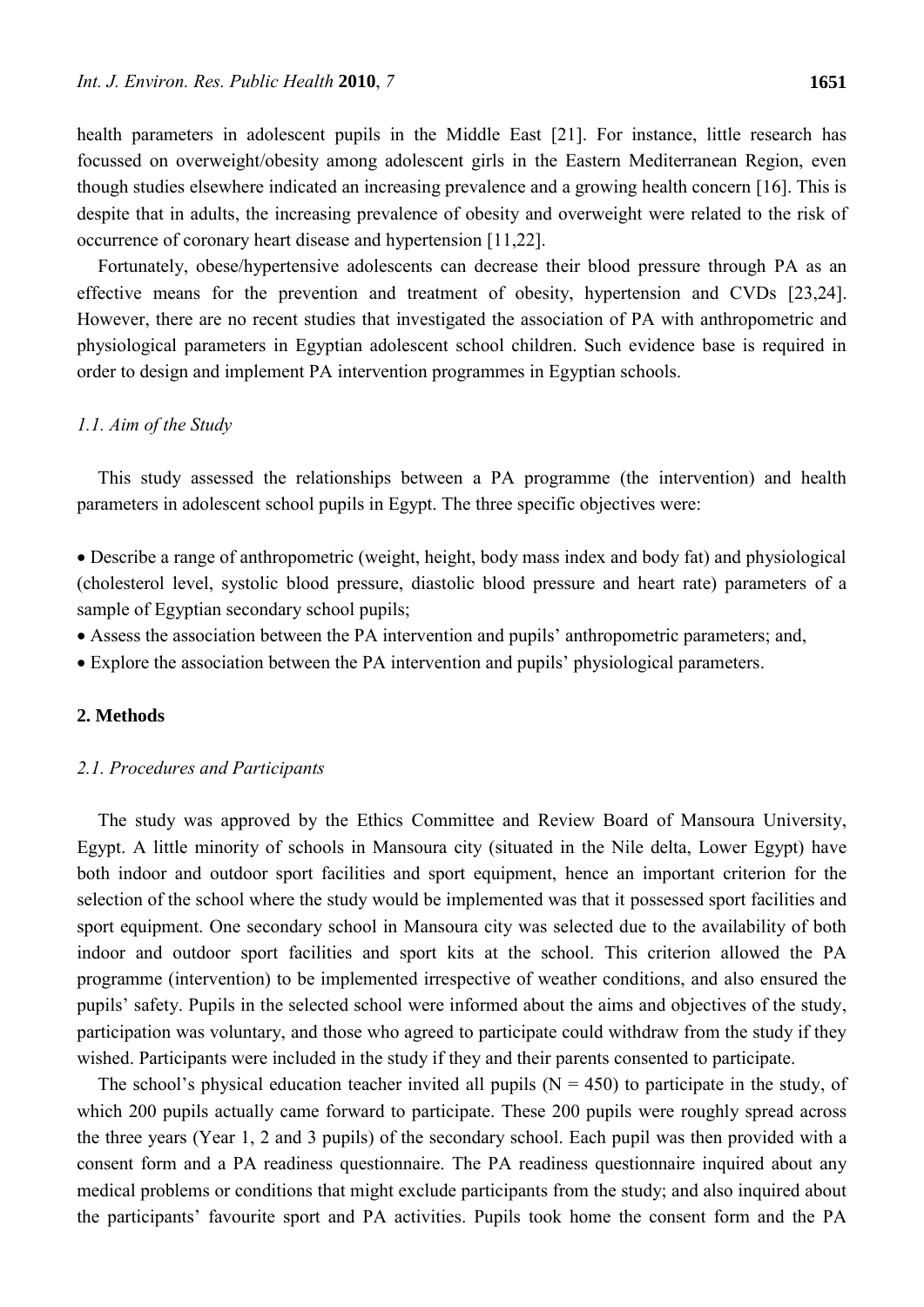readiness questionnaire to complete with their parents. All pupils who participated in the study (and their parents) signed the forms. Based on the completed PA readiness questionnaires, 20 pupils were excluded because of reported medical condition/s. Hence, 180 pupils (70 boys, 110 girls) 'passed' the PA readiness questionnaire. As the number of girls exceeded the boys, of the 110 girls, 20 were randomly selected and assigned to be 'reserve' participants in case any of the confirmed participants wished to withdraw from the study. Of the remaining pupils (70 boys, 90 girls), the 70 boys were randomly assigned to either an intervention or control group; and the same was undertaken with the 90 girls. This procedure generated two groups each comprised 80 pupils (35 boys, 45 girls): the intervention group (80 pupils) participated in the PA programme (intervention); while the comparators (80 pupils) did not participate in the PA programme (controls)*.* The mean age for the intervention group and controls were 15.7 years (SD 1.8 years) and 15.4 years (SD 1.6 years) respectively. All participants in the PA programme (intervention) agreed to attend and complete the PA programme and were medically fit to participate in the study *i.e.* in their PA readiness questionnaires, they reported not taking any medications for any chronic disease, and did not report any cardio-respiratory complaints.

For the 160 pupils, anthropometric (weight, height, BMI, body fat) and physiological (cholesterol, systolic blood pressure, diastolic blood pressure, heart rate) measurements were obtained twice: at baseline during the first school term (2007) (pre intervention); and after 3 months during the second school term (2007) (post intervention). At each of these two occasions, the second author together with research assistants (trained prior to the commencement of the study) obtained each of the measurements (detailed below) three times to ensure reliability. The research assistants were students from the Sport Training and Health Science Departments (University of Mansoura) who had experience in acquiring such measurements. Measurement techniques were revised by both the Heads of Sport Training and Health Science Departments at the University of Mansoura, in accordance with the American College of Sports Medicine Guidelines for exercise prescription and testing in order to ensure uniformity and accuracy [13].

## *2.2. PA Intervention*

Generally this school provided two physical education lessons per week to the pupils, each of about 30 minutes duration. However, these physical education lessons could have benefitted from better supervision by more motivated teachers. Collectively, the lessons totalled 1 hour of PE per week, which is much less than international guidelines for PA for adolescents and also too little to yield health benefits. Furthermore, attendance at these physical education lessons was not compulsory *i.e.*, pupils could choose not to attend the lesson.

We employed a PA intervention premised on the United States Centres for Disease Control and Prevention (CDC) [8] guidelines to accumulate 60 minutes or more of moderate-intensity PA on most, and preferably all days of the week. The expected benefits to be accrued from such PA levels could contribute to preventing cardiovascular disease and decrease the death risk [25]. Pupils agreed that the time after school was a suitable time for the PA intervention; and that the 2–3 p.m. period was the most agreeable time to attend the PA programme. All pupils in the intervention group (35 boys, 45 girls) attended this afterschool PA intervention programme at the same time. A pre-requisite for the intervention pupils was that they regularly attend this sports and activities 'package' (*i.e.*, attendance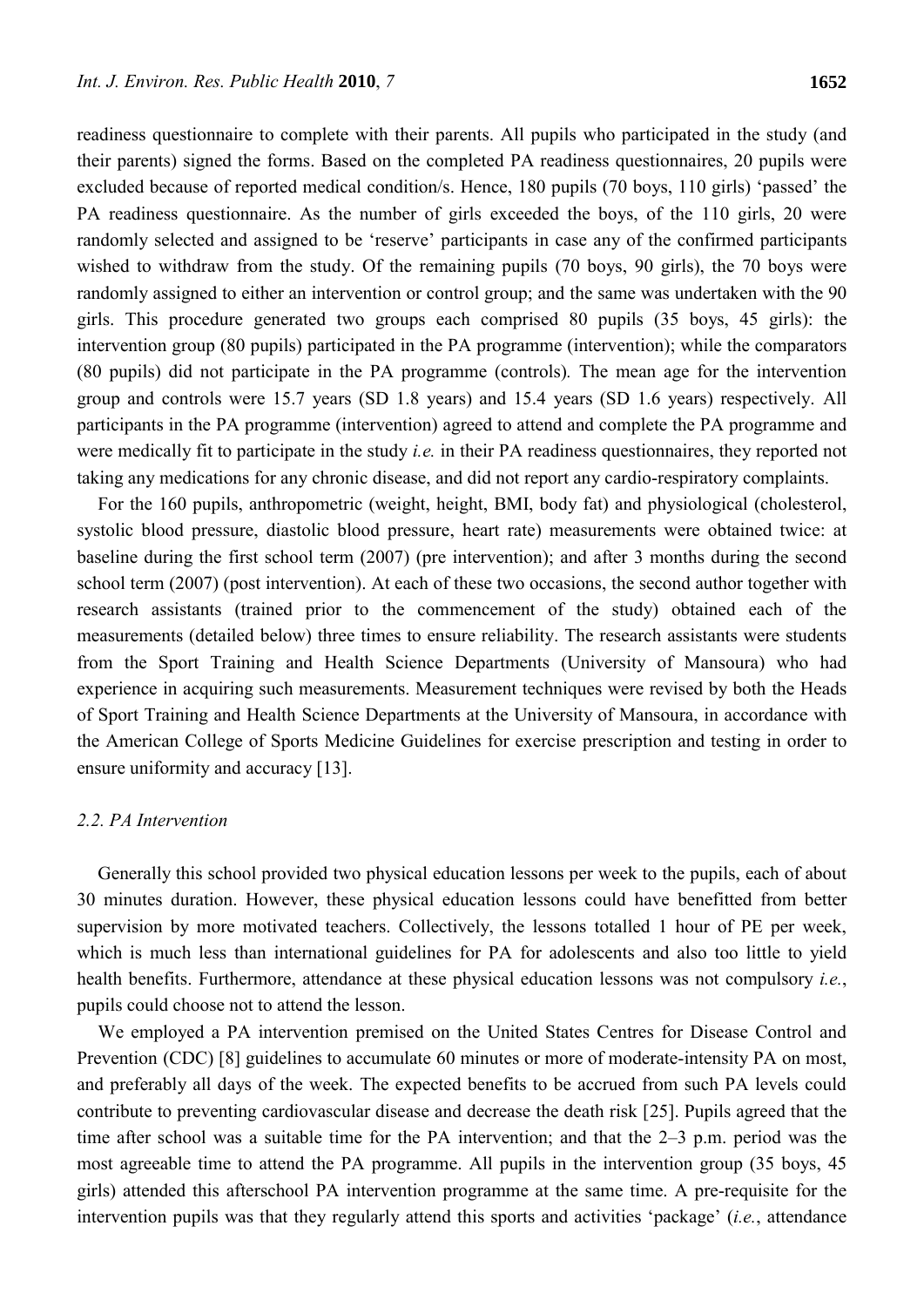was required at ≥90% of the sessions), and indeed all of the pupils attended more than the required attendance rate, which was recorded in an attendance sheet at each session.

Research assistants were trained prior to commencement of the study and delivered the PA programme to the intervention pupils. The PA intervention incorporated the favourable activities as indicated by the pupils in their responses to their favourite sport and PA activities in the PA readiness questionnaire. Hence the intervention included outdoor activities e.g. football (chosen by 18.7% of pupils), volleyball (12.5%), hand ball (13.7%), basketball (10%), cycling (5%), walking (6.25%), and small games (3.75%); and indoor activities (table tennis 8.75%), gym (7.5%), aerobic dance (10%), and aerobic boxing (3.75%). The PA intervention comprised three, 60-minute PA sessions each week for three months, delivering 180 minutes of PA per week, and the intensity of the physical exercise was controlled by maintaining the target heart rate in the moderate intensity zone (60–80% of the maximum HR). This is in agreement with the CDC guidelines [8] for children and adolescents, which comprises incrementally suitable and pleasurable variety of favourable activities.

# *2.3. Data Collection Tools*

Each pupil was assigned a data capture sheet where research assistants recorded the pupil's anthropometric and physiological parameters at baseline and after three months. Each of the measurements (detailed below) were obtained three times on the same day to ensure accuracy.The data sheet also included pupil's age, school year and gender. All participants were informed not to intake any caffeine or tobacco on the day their physiological measurements were to be appraised; and not to perform any PA on the two days preceding the day when their physiological measurements were to be assessed. Anthropometric evaluation comprised three parameters:

*Weight (and height)*: measured using (Seca Digital Weight & Height Scale). Height was measured to the nearest 0.1 cm while the pupils stood barefooted, and body weight was measured to the nearest 0.1 kg while the pupils wore light clothing and no footwear.

*BMI Status*: calculated using Metric BMI Formula [BMI (kg/m<sup>2</sup>) = weight in kilograms/the squared height (m<sup>2</sup>)]. The BMI was employed to determine the number of pupils who were within normal weight (5th–85th percentile), overweight (85–95th percentile) and obese (>95th percentile) [26-30].

*Body fat*: skin folds thicknesses were measured using the Harpenden Skinfold Caliper [31,32]. In line with others [33-35] the 3-Site formula was used to measure skin folds (males: chest, abdomen, thigh; females: triceps, suprailiac, thigh). Body density was calculated according to standard formulae [Body density♀ = 1.0994921 – 0.0009929 (Sum of 'triceps, suprailiac, thigh' skin folds) + 0.0000023 (sum of 'triceps, suprailiac, thigh' skin folds)<sup>2</sup> – 0.0001392(age); Body density<sub> $\delta$ </sub> = 1.10938 –  $0.0008267$  (sum of 'chest, abdomen, thigh' skin folds) +  $0.0000016$  (sum of 'chest, abdomen, thigh' skin folds) ² − 0.0002574(age)]. Body fat percentage was described in line with the American College of Sports Medicine [13]. The values for three sites of the left side of the body were obtained in millimetres. Two research assistants worked as a team to measure all participants: one assistant pinched the skin at the measurement site to lift a double layer of skin and the underlying adipose tissue (not the muscle) and then applied the calipers 1 cm below and at right angles to the pinch; another research assistant took the reading within few seconds to write it in a record sheet. The two assistants took the measures at least three times and employed the average value in the particular formula.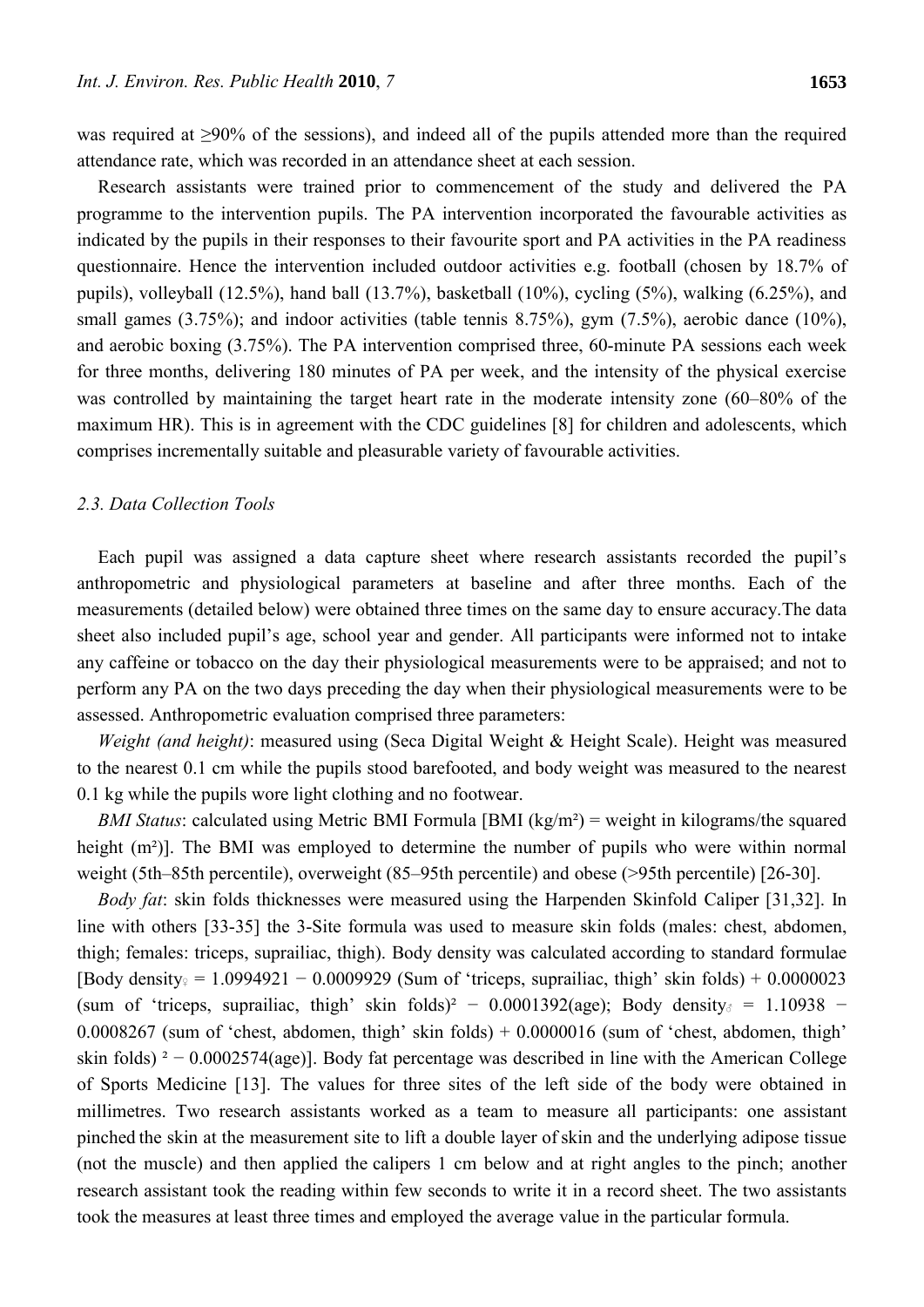Physiological measurements comprised four parameters: cholesterol was measured using Lifestream Cholesterol Monitor [36]. Such devices can be considered accurate for screening for elevated total cholesterol, and to accurately classify 80–90% of people into the appropriate risk category. Blood pressure and heart rate were measured using Omron Blood Pressure Monitor [37].

*Cholesterol*: we employed the Cholesterol classification in Children and Teenagers [acceptable normal (<170 mg); borderline (170–199 mg); or high (>200 mg)] [38]. Our participants were not fasting, in agreement with recommendations [39,40] that non fasting samples may be sufficient for cholesterol screening.

*Blood pressure*: using international guidelines [41,42], pupils were classified into 'normal', or those at risk of developing 'high' blood pressure, or those with 'high' blood pressure; [normal BP—both systolic blood pressure (SBP) and diastolic blood pressure (DBP) < 90th percentile; pre-hypertension —SBP and/or DBP  $\geq$  90th percentile but < 95th percentile or if BP exceeds 120/80 mmHg (even if  $\leq$ 90th percentile for age, gender, and height); and hypertension defined as either SBP and/or DBP  $\geq$ 95th percentile]. We measured BP on the same day on three separate occasions separated by 30 seconds; the average of three measurements was recorded [4].

*Heart rate*: heart rate (HR) was classified as described by others [43]: ['good' (<70<sub>*®*</sub> and <73<sub>*°</sub>* beats/</sub> minute respectively); 'normal' HR  $(71–77)$  and  $74–80$  beats/ minute respectively); and 'poor' HR  $($ >77 $_{\text{d}}$  and >80 $_{\text{d}}$  beats/ minute respectively)].

Heart Rate and blood pressure readings were measured in a quiet room after ten minutes of rest. Both measurements were taken in the seated position with the right arm supported at heart level. A pediatric cuff was used. For the intervention pupils, two days of rest were provided after the last day of the 3 months PA programme before these measurements were undertaken.

## *2.4. Data Analysis*

Data capture sheets obtained from the pupils were collated, cleaned and computer entered into SPSS v13.0. (SPSS Inc, Chicago). Spot checks on the spreadsheet were undertaken to ensure accuracy of data entry. The calculation of confidence limits and their statistical significance at the *p* < 0.05 level was undertaken using the CIA confidence intervals analysis program [44].

### **3. Results**

#### *Were the two groups (intervention and control) similar at baseline?*

Yes, the two groups were similar at baseline. Table 1 shows the baseline anthropometric and physiological parameters for the intervention pupils and controls by gender. There were not any statistically significant differences between the intervention pupils and controls across all the anthropometric and physiological parameters. This is further confirmed by a visual examination of the values of the intervention pupils and controls across the seven parameters (Figure 1).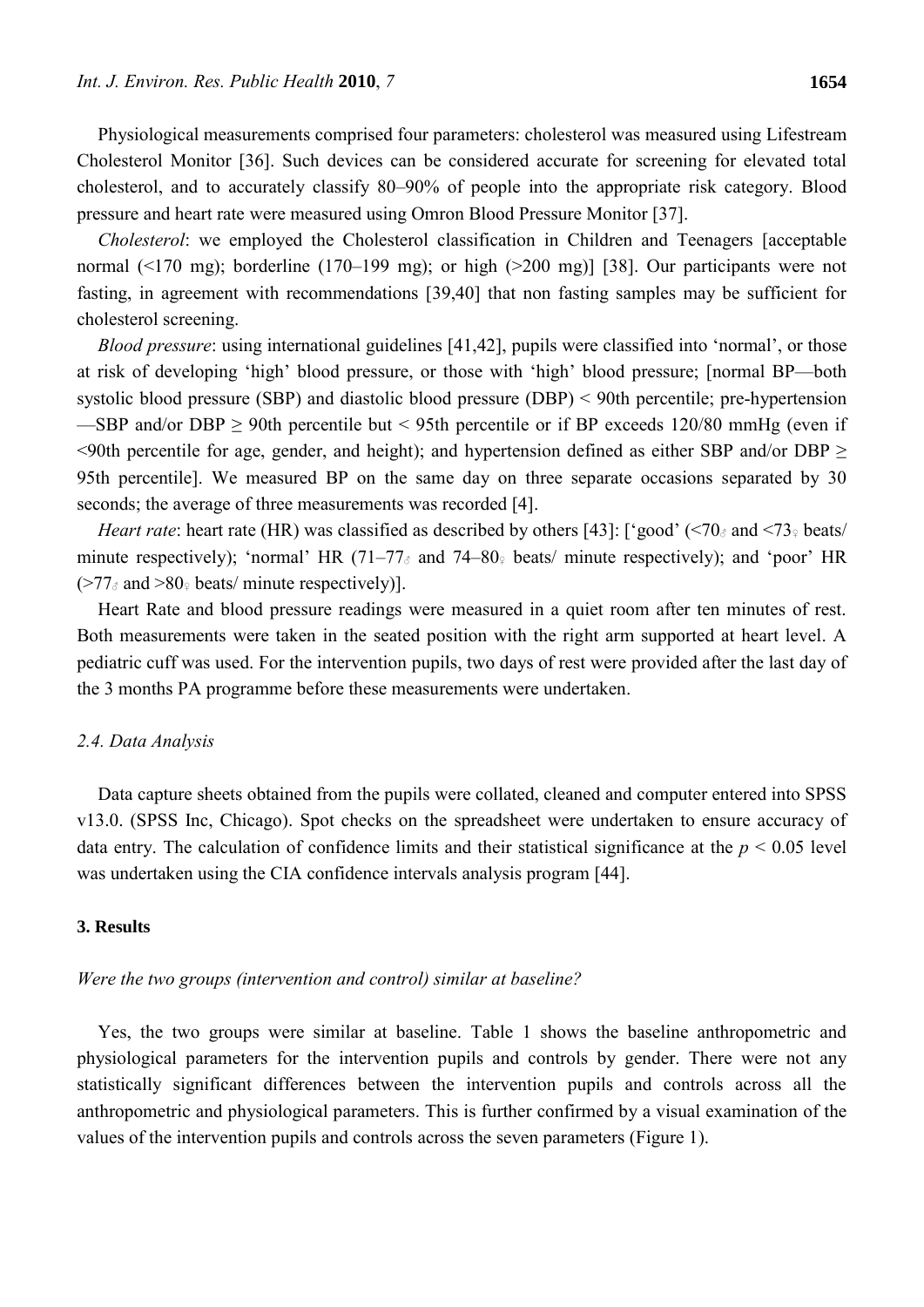| <b>Parameter</b>                        | <b>Control</b> | <b>Intervention</b><br>Mean (SD) |                         |         | 95% Confidence Limits |           |  |  |
|-----------------------------------------|----------------|----------------------------------|-------------------------|---------|-----------------------|-----------|--|--|
|                                         | Mean (SD)      |                                  | Difference <sup>a</sup> | Min     | <b>Max</b>            | P - value |  |  |
| <b>Boys</b>                             |                |                                  |                         |         |                       |           |  |  |
| $BMI^{\dagger}$                         | 21.2(3.6)      | 20.9(4.1)                        | $+0.3$                  | $-1.45$ | $+2.05$               | <b>NS</b> |  |  |
| % Body Fat                              | 21.9(5.4)      | 22.1(6.3)                        | $-0.2$                  | $-2.86$ | $+2.46$               | NS        |  |  |
| Cholesterol <sup>§</sup>                | 185.3 (18.3)   | 186.5(17.1)                      | $-1.2$                  | $-9.11$ | $+6.71$               | <b>NS</b> |  |  |
| $SBP^{\ddagger}$                        | 116.9(10.2)    | 117.2(8.9)                       | $-0.3$                  | $-4.56$ | $+3.96$               | NS        |  |  |
| $DBP$ <sup>#</sup>                      | 74.3(7.2)      | 74.8(6.8)                        | $-0.5$                  | $-3.63$ | $+2.63$               | <b>NS</b> |  |  |
| Heart Rate <sup><math>\Psi</math></sup> | 80.7(7.6)      | 81.1 (8.2)                       | $-0.4$                  | $-3.96$ | $+3.16$               | NS.       |  |  |
| <b>Girls</b>                            |                |                                  |                         |         |                       |           |  |  |
| $BMI^{\dagger}$                         | 21.4(3.8)      | 21.6(4.5)                        | $-0.2$                  | $-2.09$ | $+1.69$               | <b>NS</b> |  |  |
| % Body Fat                              | 25.1(8.1)      | 25.6(7.4)                        | $-0.5$                  | $-3.99$ | $+2.99$               | NS        |  |  |
| Cholesterol <sup>§</sup>                | 182.4 (14.3)   | 179.4 (19.5)                     | $+3.0$                  | $-4.82$ | $+10.82$              | <b>NS</b> |  |  |
| $SBP$ <sup><math>\ddag</math></sup>     | 114.6(11.3)    | 113.7(9.1)                       | $+0.9$                  | $-3.64$ | $+5.44$               | NS        |  |  |
| $DBP$ <sup>#</sup>                      | 70.6(6.1)      | 71.3(5.9)                        | $-0.7$                  | $-3.39$ | $+1.99$               | <b>NS</b> |  |  |
| Heart Rate <sup><math>\Psi</math></sup> | 81.2(9.1)      | 80.5(7.3)                        | $+0.6$                  | $-3.05$ | $+4.25$               | NS        |  |  |

**Table 1.** Baseline anthropometric and physiological parameters of control and intervention pupils by gender.

<sup>†</sup>BMI =body mass index (kg/m<sup>2</sup>), <sup>§</sup> in mg/dl; <sup>‡</sup>SBP = systolic blood pressure (mmHg); <sup>#</sup>DBP = diastolic blood pressure (mmHg); <sup> $\Psi$ </sup>beats per minute (BPM); NS = not significant;  $a =$  control mean minus intervention mean.



**Figure 1.** Mean values at baseline by gender: control and intervention pupils.

*Were the two groups (intervention and control) similar after 3 months?* 

No, the two groups were different after three months. Table 2 depicts the anthropometric and physiological parameters for the intervention and control pupils by gender three months later (one school term—the duration of the implemented PA intervention). Compared with the controls, the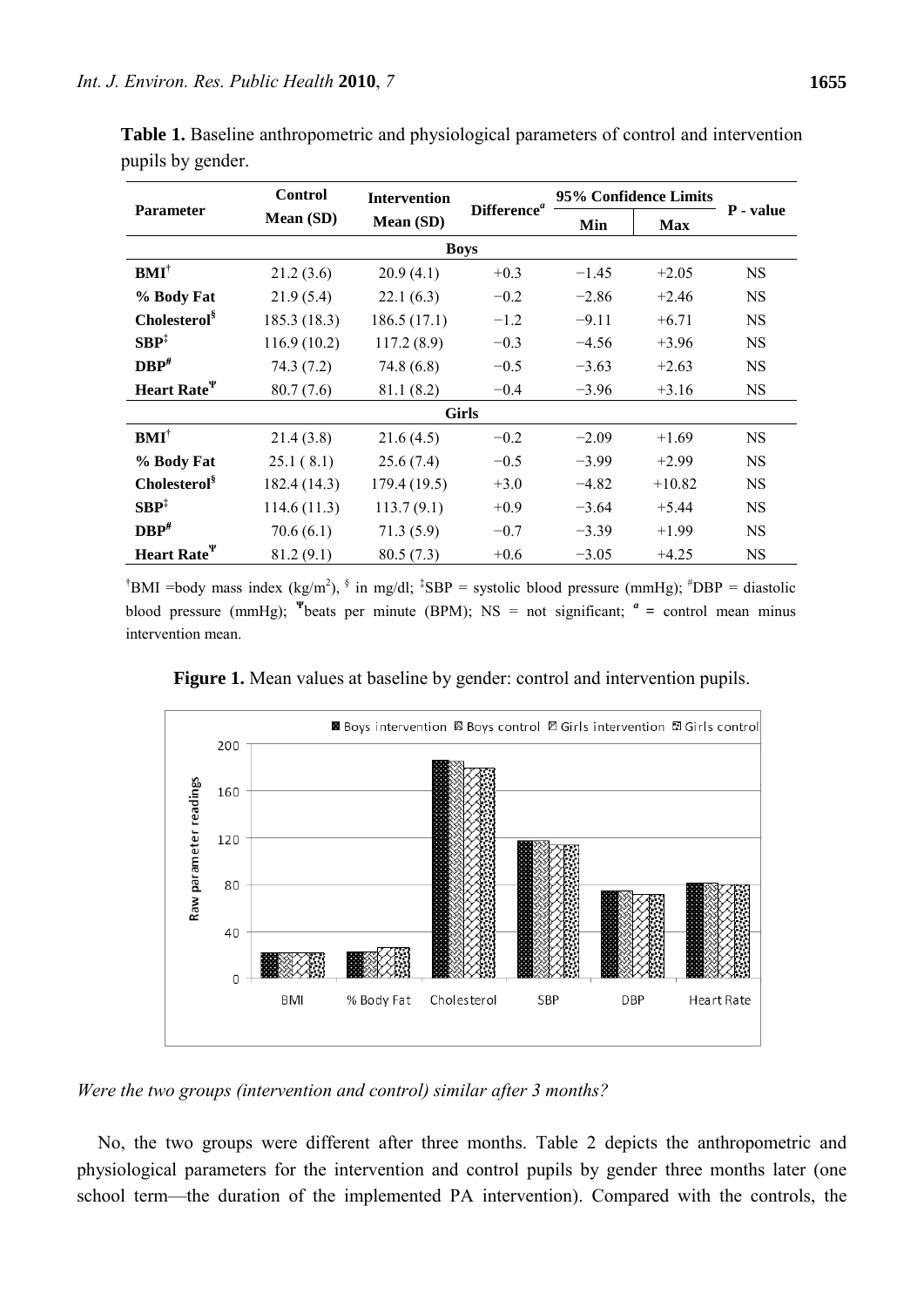intervention pupils (both genders) achieved statistically significant decreases (improvements) in the levels of all the anthropometric and physiological parameters, except for the decreases in % body fat in girls. Table 2 and Figures 2 and 3 show the changes, after 3 months, for intervention and control pupils across the seven parameters for boys and girls respectively. The intervention group improved on all the assessed parameters, at a time when the control group were deteriorating on the same measures.

| <b>Parameter</b>         | <b>Control</b> | <b>Intervention</b><br>Mean (SD) | Difference <sup>a</sup> | 95% Confidence Limits |            |                |  |  |
|--------------------------|----------------|----------------------------------|-------------------------|-----------------------|------------|----------------|--|--|
|                          | Mean (SD)      |                                  |                         | Min                   | <b>Max</b> | <b>P-value</b> |  |  |
| <b>Boys</b>              |                |                                  |                         |                       |            |                |  |  |
| $BMI^{\dagger}$          | 23.3(3.5)      | 19.7(3.1)                        | $+3.6$                  | $+2.12$               | $+5.07$    | < 0.05         |  |  |
| % Body Fat               | 23.9(10.1)     | 19.6(8.2)                        | $+4.3$                  | $+0.23$               | $+8.37$    | < 0.05         |  |  |
| Cholesterol <sup>§</sup> | 191.4 (19)     | 177.2(19.3)                      | $+14.2$                 | $+5.60$               | $+22.80$   | < 0.05         |  |  |
| SBP <sup>‡</sup>         | 121.1(8.3)     | 109.7(7.6)                       | $+11.4$                 | $+7.85$               | $+14.95$   | < 0.05         |  |  |
| $DBP$ <sup>#</sup>       | 76.5(7.2)      | 72.1(6.8)                        | $+4.4$                  | $+1.27$               | $+7.53$    | < 0.05         |  |  |
| Heart Rate <sup>\v</sup> | 83.5(8.3)      | 77.3(9.5)                        | $+6.2$                  | $+2.16$               | $+10.24$   | < 0.05         |  |  |
| <b>Girls</b>             |                |                                  |                         |                       |            |                |  |  |
| $\mathbf{BMI}^\dagger$   | 24.7(3.7)      | 20.3(3.6)                        | $+4.4$                  | $+2.77$               | $+6.04$    | < 0.05         |  |  |
| % Body Fat               | 26.1(7.9)      | 22.2(9.8)                        | $+3.9$                  | $-0.15$               | $+7.95$    | <b>NS</b>      |  |  |
| Cholesterol <sup>§</sup> | 188.3 (16.5)   | 174.1(20.2)                      | $+14.2$                 | $+5.82$               | $+22.58$   | < 0.05         |  |  |
| SBP <sup>‡</sup>         | 118.6(7.5)     | 106.3(8.3)                       | $+12.3$                 | $+8.73$               | $+15.87$   | < 0.05         |  |  |
| $DBP$ <sup>#</sup>       | 73.9(6.1)      | 70.6(5.9)                        | $+3.3$                  | $+0.61$               | $+5.99$    | < 0.05         |  |  |
| Heart Rate <sup>\v</sup> | 82.2 (9.8)     | 78.2 (7.6)                       | $+4$                    | $+0.13$               | $+7.87$    | < 0.05         |  |  |

**Table 2.** Anthropometric and physiological parameters of control and intervention pupils by gender after 3 months.

<sup>†</sup>BMI = body mass index (kg/m<sup>2</sup>), <sup>§</sup> in mg/dl; <sup>‡</sup>SBP = systolic blood pressure (mmHg); <sup>#</sup>DBP = diastolic blood pressure (mmHg); <sup> $\Psi$ </sup>beats per minute (BPM), NS = not significant;  $a =$  control mean minus intervention mean.

**Figure 2.** Changes in intervention and control pupils after 3 months: boys\*.



\* All changes were significant at  $p < 0.05$  (see Table 2).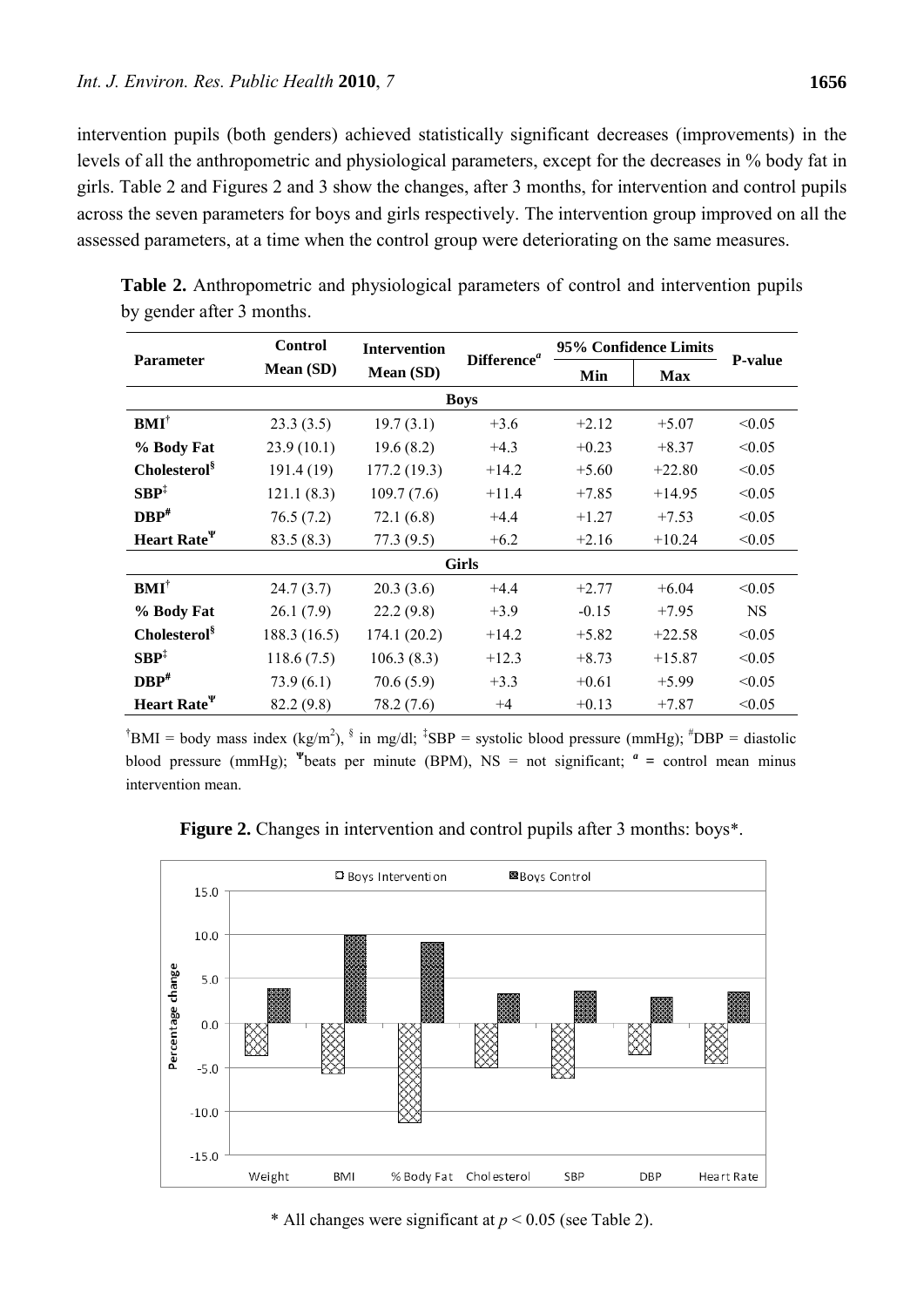

**Figure 3.** Changes in intervention and control pupils after 3 months: girls\*.

\* All changes significant at *p* < 0.05, except % body fat (see Table 2).

## *Were the control pupils similar at baseline and after 3 months?*

In most instances, the control pupils displayed increases (worsening) across all the anthropometric and physiological parameters that were examined. However these increases were only statistically significant for BMI in boys, and BMI and DBP in girls. Despite that lack of statistical significance in many parameters, it is noteworthy that for all the parameters and for both genders, the differences for the control pupils were positive (*i.e.*, the control pupils got worse). Table 3 shows the baseline measurements of the controls and their same measurements obtained three months later by gender.

| <b>Parameter</b>         | <b>Baseline</b> | <b>After 3 months</b> | Difference <sup>a</sup> | 95% Confidence Limits |            |            |  |  |
|--------------------------|-----------------|-----------------------|-------------------------|-----------------------|------------|------------|--|--|
|                          | Mean (SD)       | Mean (SD)             |                         | Min                   | <b>Max</b> | P-value    |  |  |
| <b>Boys</b>              |                 |                       |                         |                       |            |            |  |  |
| Weight <sup>¥</sup>      | 60.9(9.3)       | 63.3(8.9)             | $+2.4$                  | $-1.9$                | $+6.7$     | <b>NS</b>  |  |  |
| $BMI^{\dagger}$          | 21.2(3.6)       | 23.3(3.5)             | $+2.1$                  | $+0.4$                | $+3.8$     | < 0.05     |  |  |
| % Body Fat               | 21.9(5.4)       | 23.9(10.1)            | $+2.0$                  | $-1.9$                | $+5.9$     | <b>NS</b>  |  |  |
| Cholesterol <sup>§</sup> | 185.3 (18.3)    | 191.4 (19)            | $+6.1$                  | $-2.8$                | $+15.0$    | <b>NS</b>  |  |  |
| $SBP^{\ddagger}$         | 116.9(10.2)     | 121.1(8.3)            | $+4.2$                  | $-0.2$                | $+8.6$     | <b>NS</b>  |  |  |
| $DBP$ <sup>#</sup>       | 74.3(7.2)       | 76.5(7.2)             | $+2.2$                  | $-1.2$                | $+5.6$     | <b>NS</b>  |  |  |
| Heart Rate <sup>\v</sup> | 80.7(7.6)       | 83.5(8.3)             | $+2.8$                  | $-1.0$                | $+6.6$     | <b>NS</b>  |  |  |
| <b>Girls</b>             |                 |                       |                         |                       |            |            |  |  |
| Weight <sup>¥</sup>      | 61.1(11)        | 64.8 (11.4)           | $+3.7$                  | $-1.6$                | $+9.0$     | <b>NS</b>  |  |  |
| $BMI^{\dagger}$          | 21.4(3.8)       | 24.7(3.7)             | $+3.3$                  | $+1.5$                | $+5.1$     | ${}< 0.05$ |  |  |
| % Body Fat               | 25.1(8.1)       | 26.1(7.9)             | $+1.0$                  | $-2.8$                | $+6.5$     | <b>NS</b>  |  |  |
| Cholesterol <sup>§</sup> | 182.4 (14.3)    | 188.3 (16.5)          | $+5.9$                  | $-1.5$                | $+12.3$    | <b>NS</b>  |  |  |
| SBP <sup>‡</sup>         | 114.6(11.3)     | 118.6(7.5)            | $+4.0$                  | $-0.6$                | $+8.7$     | <b>NS</b>  |  |  |
| $DBP$ <sup>#</sup>       | 70.6(6.1)       | 73.9(6.1)             | $+3.3$                  | $+0.4$                | $+6.2$     | ${}< 0.05$ |  |  |
| Heart Rate <sup>Y</sup>  | 81.1(9.1)       | 82.2 (9.8)            | $+1.1$                  | $-3.4$                | $+5.6$     | <b>NS</b>  |  |  |

**Table 3.** Anthropometric and physiological parameters at baseline and 3 months later of control pupils by gender.

<sup>**¥</sup>In Kilograms;** <sup>†</sup>BMI = body mass index (kg/m<sup>2</sup>), <sup>§</sup> in mg/dl; <sup>‡</sup> SBP = systolic blood pressure (mmHg); <sup>#</sup> DBP =</sup> diastolic blood pressure (mmHg); <sup> $\Psi$ </sup> beats per minute (BPM); <sup>*a*</sup> = mean after 3 months minus baseline mean.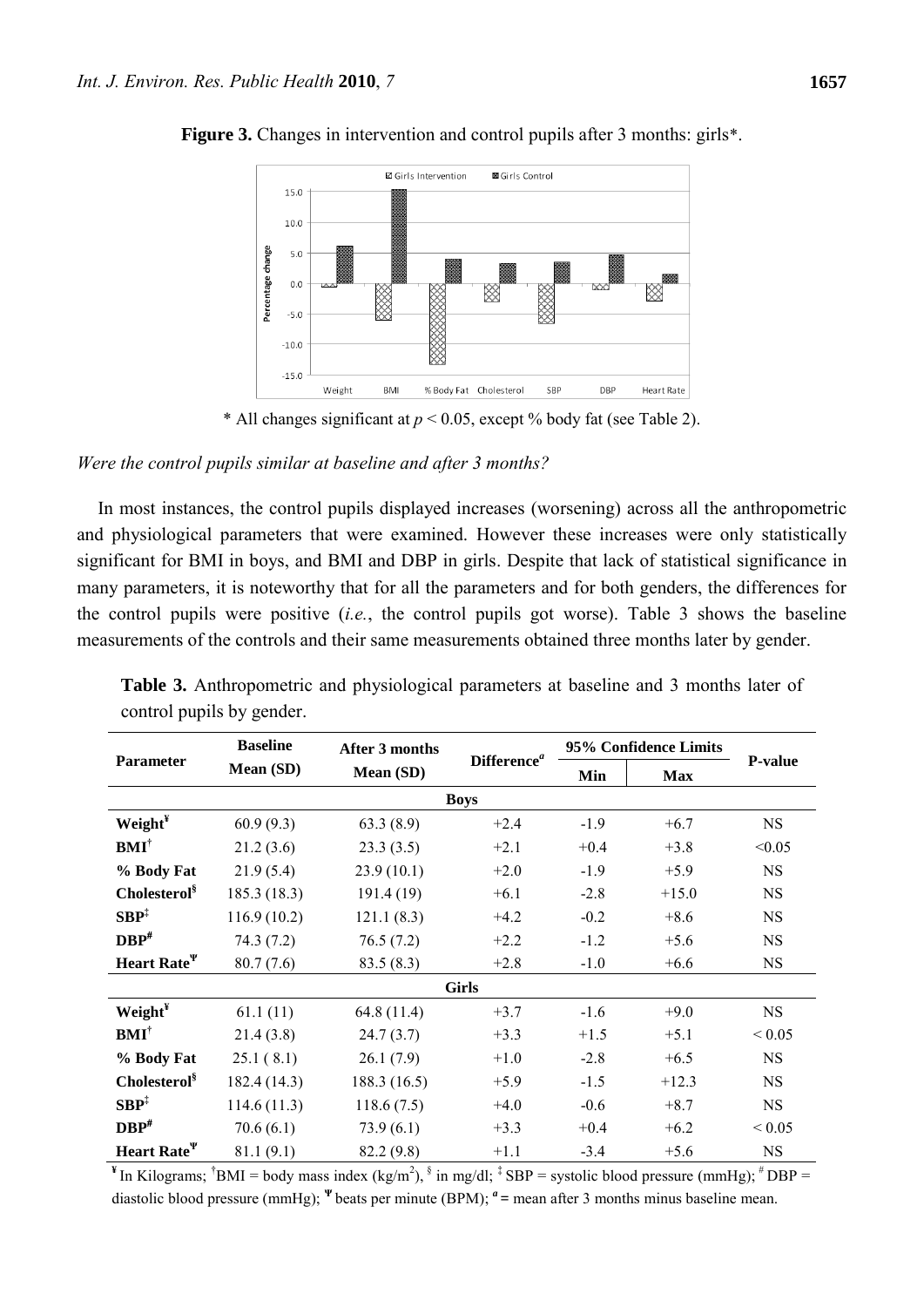## *Were the intervention pupils similar at baseline and after 3 months?*

With very few exceptions, the intervention pupils displayed decreases (improvements) in all their anthropometric and physiological parameters. However these decreases were only statistically significant for cholesterol and SBP in boys. The mean differences were in the desired direction on all the parameters measured (*i.e.*, improvements). Table 4 shows the pre- and post-intervention anthropometric and physiological parameters of the intervention pupils by gender.

| <b>Parameter</b>         | Pre          | Post        | Difference <sup>a</sup> | 95% Confidence Limits |            |           |  |  |
|--------------------------|--------------|-------------|-------------------------|-----------------------|------------|-----------|--|--|
|                          | Mean (SD)    | Mean (SD)   |                         | Min                   | <b>Max</b> | P - value |  |  |
| <b>Boys</b>              |              |             |                         |                       |            |           |  |  |
| Weight <sup>¥</sup>      | 61.2(8.3)    | 58.9 (9.2)  | $-2.3$                  | $-6.9$                | $+1.4$     | NS.       |  |  |
| $BMI^{\dagger}$          | 20.9(4.1)    | 19.7(3.1)   | $-1.2$                  | $-2.7$                | $+0.3$     | <b>NS</b> |  |  |
| % Body Fat               | 22.1(6.3)    | 19.6(8.2)   | $-1.5$                  | $-5.6$                | $+0.5$     | <b>NS</b> |  |  |
| Cholesterol <sup>§</sup> | 186.5(17.1)  | 177.2(19.3) | $-9.3$                  | $-16.9$               | $-1.7$     | < 0.05    |  |  |
| $SBP^{\ddagger}$         | 117.2(8.9)   | 109.7(7.6)  | $-7.5$                  | $-11.0$               | $-4.0$     | < 0.05    |  |  |
| $DBP^*$                  | 74.8 (6.8)   | 72.1(6.8)   | $-2.7$                  | $-5.5$                | $+0.1$     | <b>NS</b> |  |  |
| Heart Rate <sup>\v</sup> | 81.1(8.2)    | 77.3(9.5)   | $-3.8$                  | $-7.6$                | $+0.1$     | <b>NS</b> |  |  |
| <b>Girls</b>             |              |             |                         |                       |            |           |  |  |
| Weight <sup>¥</sup>      | 60.2(9.5)    | 59.8 (10.2) | $-0.4$                  | $-4.5$                | $+3.7$     | NS        |  |  |
| $BMI^{\dagger}$          | 21.6(4.5)    | 20.3(3.6)   | $-1.3$                  | $-3.0$                | $+0.4$     | <b>NS</b> |  |  |
| % Body Fat               | 25.6(7.4)    | 22.2(9.8)   | $-3.4$                  | $-7.0$                | $+0.2$     | <b>NS</b> |  |  |
| Cholesterol <sup>§</sup> | 179.4 (19.5) | 174.1(20.2) | $-5.3$                  | $-13.6$               | $+3.0$     | <b>NS</b> |  |  |
| $SBP^{\ddagger}$         | 113.7(9.1)   | 106.3(8.3)  | $-7.4$                  | $-11.0$               | $+3.8$     | <b>NS</b> |  |  |
| $DBP^*$                  | 71.3(5.9)    | 70.6(5.9)   | $-0.7$                  | $-3.2$                | $+1.8$     | NS        |  |  |
| Heart Rate <sup>Y</sup>  | 80.5(7.3)    | 78.2 (7.6)  | $-2.3$                  | $-5.4$                | $+0.8$     | <b>NS</b> |  |  |

**Table 4.** Pre and post-intervention anthropometric and physiological parameters of intervention pupils by gender.

 $\mathbf{H}$  In Kilograms; <sup>†</sup>BMI = body mass index (kg/m<sup>2</sup>), <sup>§</sup> in mg/dl; <sup>‡</sup> SBP = systolic blood pressure (mmHg); DBP = diastolic blood pressure (mmHg); **<sup>Ψ</sup>** beats per minute (BPM); *<sup>a</sup>* **=** post-intervention mean minus pre-intervention mean.

#### *Intervention and control pupils' health parameters after 3 months*

*Weight*: intervention pupils' mean weight decreased (from 61.2<sup>o</sup> kg to 58.9<sup>o</sup> kg, and from 60.2<sup>o</sup> kg to  $59.8\frac{\text{g}}{\text{s}}$  (Table 4). Both these weight decreases were not statistically significant. At the same time the controls' mean weight increased (from  $60.9<sub>°</sub>$  kg to  $63.3<sub>°</sub>$  kg; from  $61.1<sub>°</sub>$  kg to  $64.8<sub>°</sub>$  kg, Table 3).

*BMI*: the intervention pupils' mean BMI decreased (from 20.9<sub>*d*</sub> to 19.7<sub>*d*</sub> kg/m<sup>2</sup>; from 21.6<sub>°</sub> to 20.3<sup>°</sup>  $\text{kg/m}^2$ ) (Table 4). Both these BMI declines were not statistically significant. During the same period, controls' mean BMI significantly ( $p < 0.05$ ) increased (from 21.2<sub>*d*</sub> to 23.3<sub>*d*</sub> kg/m<sup>2</sup>; from 21.4<sup>*g*</sup> to 24.7*g* kg/m<sup>2</sup>, Table 3). Further, within the intervention group 27.5% of pupils were classified as overweight or obese at baseline, which decreased to 12.5% after the PA intervention (Figure 4). Conversely, 28.8% of controls were categorized as overweight or obese at baseline, increasing to 37.3% after 3 months (Figure 5).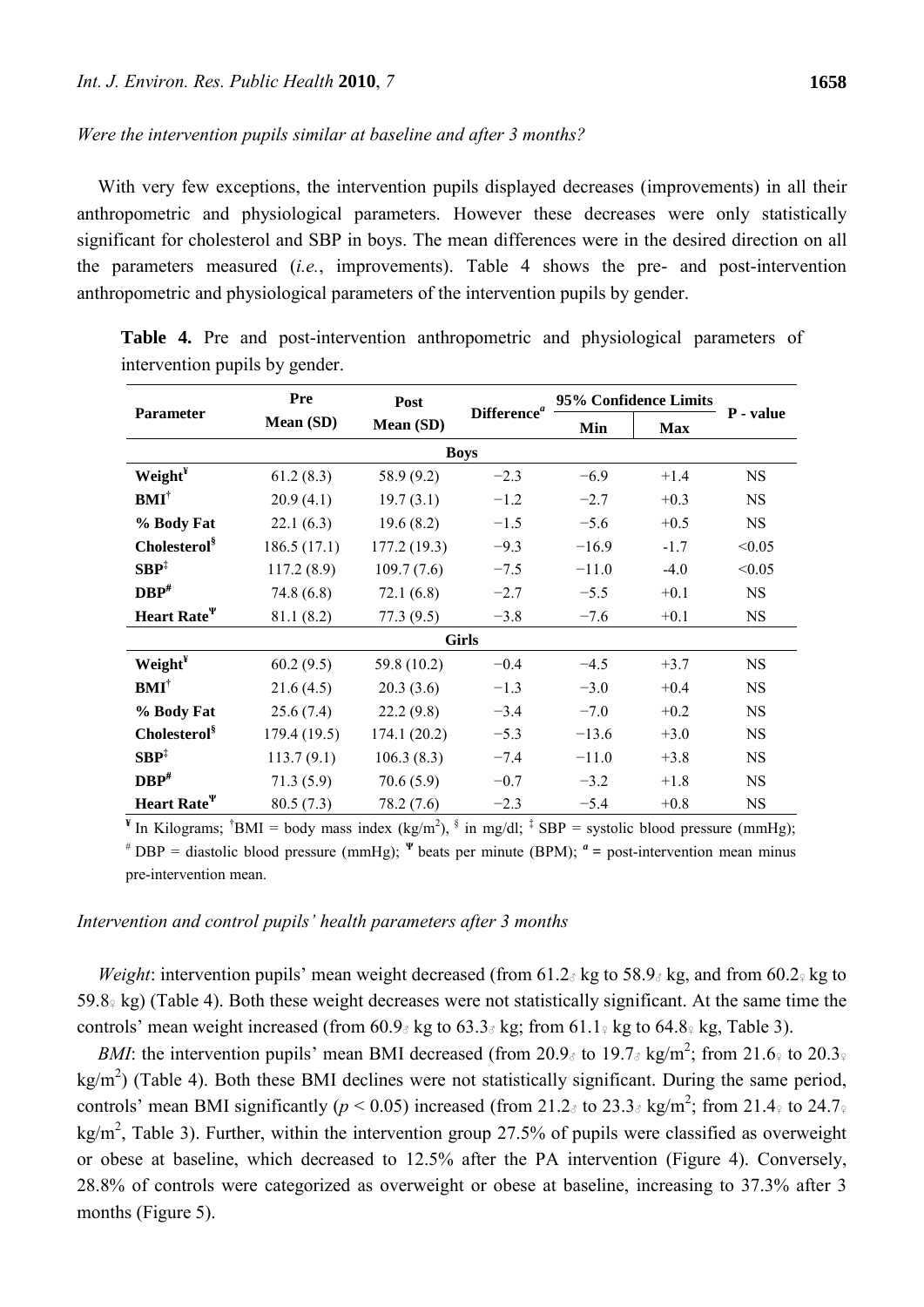*Body fat*: intervention pupils' mean % body fat decreased (from 22.1% to 19.6%; from 25.6% to 22.2% $\epsilon$ , Table 4). During the same period controls' mean % body fat increased (from 21.9% $\epsilon$  to 23.9%; from 25.1% to 26.1% and Table 3). In addition, at baseline, 23.8% of intervention pupils were categorised as 'above average' mean body fat percentage, which decreased to 10% after the PA intervention (Figure 4). Conversely, at baseline, 27.3% of controls were classified as 'above average' mean body fat percentage, increasing to 33.8% after 3 months (Figure 5).



**Figure 4.** Anthropometric and physiological parameters of intervention pupils after 3 months.

**Figure 5.** Anthropometric and physiological parameters of control pupils after 3 months.



*Cholesterol*: intervention pupils' mean cholesterol level decreased significantly (*p* < 0.05) only in boys (from 186.5 $\delta$  to 177.2 $\delta$  mg/dl; from 179.4 $\delta$  to 174.1 $\delta$  mg/dl), while controls' mean cholesterol increased (from 185.3<sup> $\sigma$ </sup> to 191.4 $\sigma$  mg/dl; from 182.4 $\sigma$  to 188.3 $\sigma$  mg/dl, not significant) (Tables 3 and 4).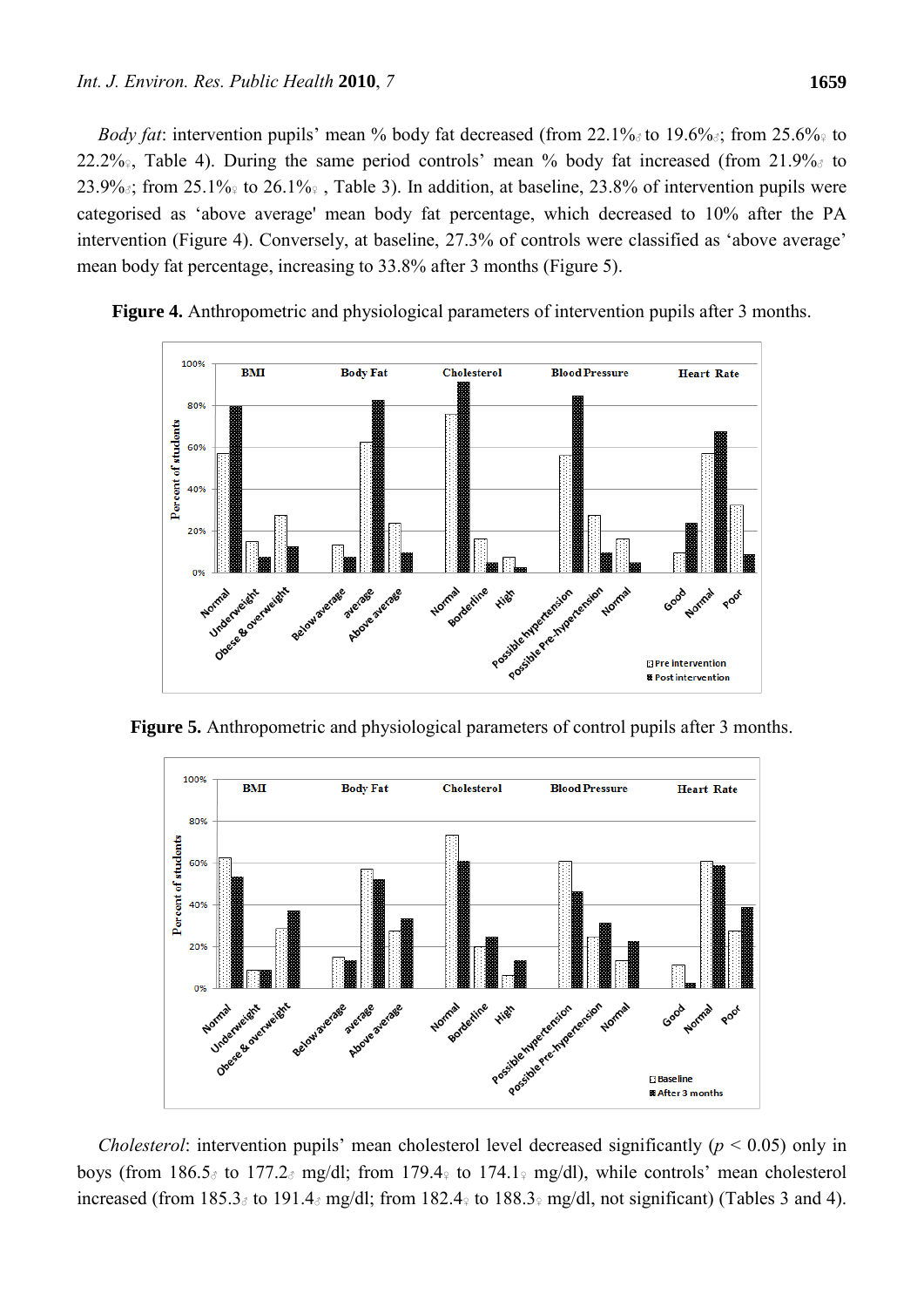Further, at baseline, 7.5% and 16.25% of intervention pupils were classified as having 'high' and 'borderline' cholesterol respectively, both decreasing to 2.5% and 5% respectively following the PA intervention. These decreases indicate that  $\approx$ 17.8% of intervention pupils with initially high and borderline cholesterol had moved, after the intervention, to within the normal cholesterol range. Conversely, at baseline, 6.8% and 20.8% of controls exhibited 'high' and 'borderline' cholesterol respectively; after 3 months, these values increased to 13.8% and 25.8% respectively.

*Blood pressure*: Table 4 show that intervention pupils' mean SBP decreased significantly ( $p < 0.05$ ) only in boys (SBP from 117.2 $\delta$  to 109.7 $\delta$  mmHg). The other values showed decreases but were not statistically significant (DBP from 74.8 $\delta$  to 72.1 $\delta$  mmHg; SBP from 113.7 $\epsilon$  to 106.3 $\epsilon$  mmHg; DBP from 71.3 $\frac{1}{2}$  to 70.6 $\frac{1}{2}$  mmHg). Simultaneously, control pupils' mean DBP increased significantly  $(p < 0.05)$  only in girls (DBP from 70.6<sup> $\alpha$ </sup> to 73.9 $\alpha$  mmHg). The other values showed increases but were not statistically significant (SBP from 116.9 $\delta$  to 121.1 $\delta$  mmHg; DBP from 74.3 $\delta$  to 76.5 $\delta$  mmHg; SBP from 114.6 $\frac{1}{2}$  to 118.6 $\frac{1}{2}$  mmHg; (Table 3). At baseline, 16.3% and 27.5% of the intervention pupils were classified as being at risk of having increased blood pressure (*possible* 'hypertension' and 'pre-hypertension' respectively), which dropped to 5.3% and 9.8% subsequent to the PA intervention. These decreases translate to that  $\approx 28.8\%$  of the intervention pupils who were initially at risk of increased blood pressure were rendered, after the intervention, within the normal range. Conversely, at baseline, 13.8% and 25% of controls were at risk of having increased blood pressure (*possible* 'hypertension' and 'pre-hypertension' respectively), increasing to 22.5% and 31.25% after 3 months.

*Heart rate*: intervention pupils' mean HR decreased (from 81.1 ∂ to 77.3 ∂ BPM; from 80.5 ↓ to 78.2 ↓ BPM, Table 4). In the same time controls' mean HR increased (from 80.7 $\delta$  to 83.5 $\delta$  BPM; from 81.1 $\epsilon$ to 82.2 $\frac{1}{2}$  BPM) (Tables 3). Additionally, at baseline, 32.5% and 10% of intervention pupils were classified as 'poor' and 'good' HR respectively; after the PA intervention, 'poor' HR pupils dropped to 8.8 and 'good' HR pupils increased to 23.8% of the total number of intervention pupils (Figure 4). Conversely, 27.8% of controls had 'poor' HR and 11.25 % had 'good' HR at baseline; after 3 months 'poor' HR pupils increased to 38.8% and 'good' HR pupils decreased to 2.8% (Figure 5).

#### *Were the actual mean changes on each of the seven parameters similar for boys and girls?*

Figure 6 shows a plot of the relationship of the intervention group means by gender (boys *versus* girls) for the parameters under examination. It represents the extent of decrease on each parameter for the boys and for the girls. The correlation coefficient of the decreases for the boys and the girls was 0.97, indicating clearly that the intervention had the same effect, on the same parameters, for boys and girls. This provided more confidence that the relationship was probably real. For both genders, the parameters did not all decrease to the same extent: the % body fat was the parameter that decreased the most, while weight and DBP were the parameters that decreased the least. The extents of reductions of the remaining parameters were in between these two extremes.

A point to note is that whilst % body fat decreased relatively more, the actual weight decreased only a little (more or less stable body weight). This suggested that the decrease in % body fat was being simultaneously accompanied (replaced) by an increase in muscle mass, hence contributing to a stable weight.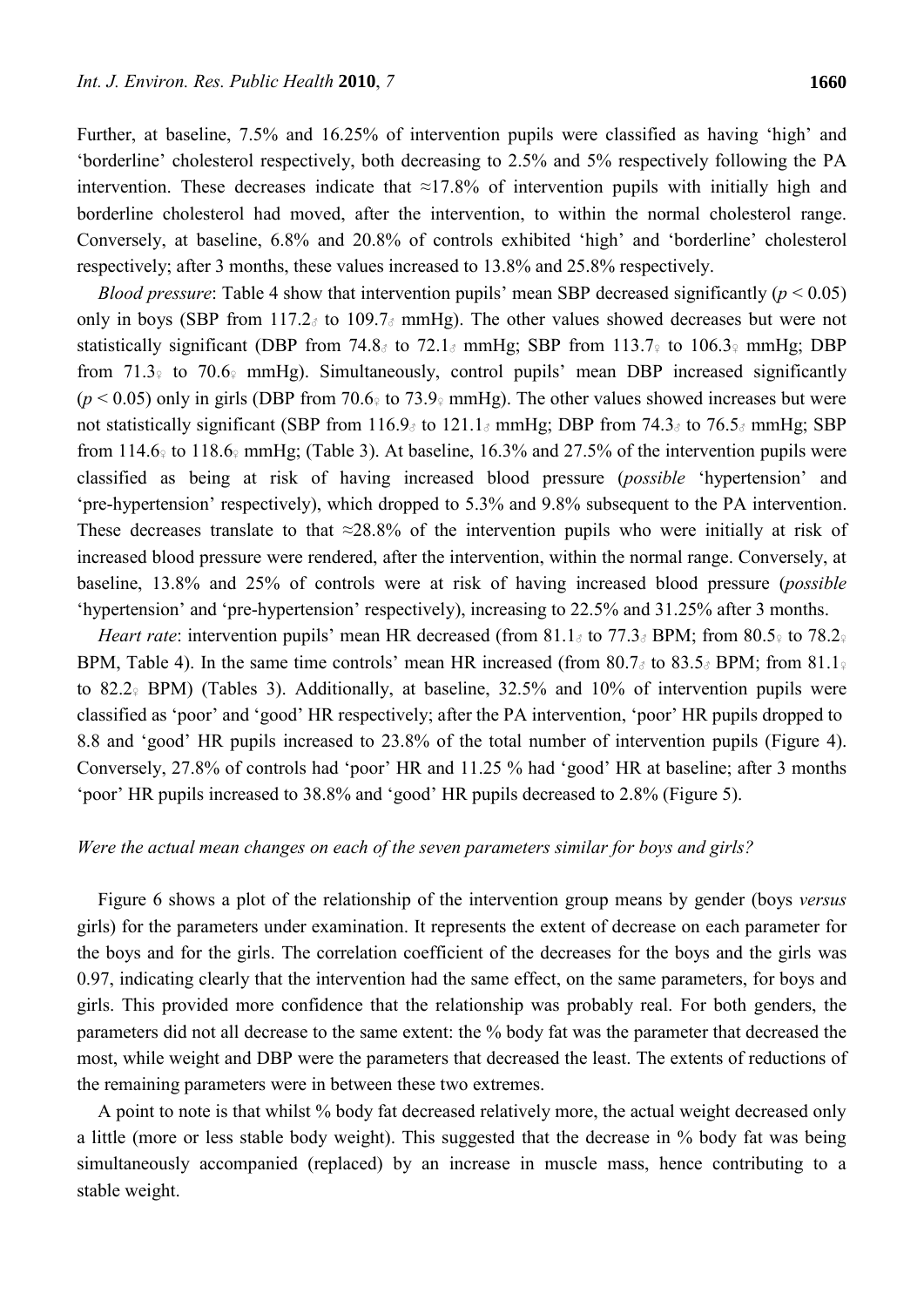

**Figure 6.** Correlation of percentage changes in mean parameter values: boys *versus* girls.

#### **4. Discussion**

The PA intervention employed in the current study comprised 60 minutes, three times per week for three months. A criterion for participating in the PA intervention was that all pupils had to regularly attend the sessions and complete the period of the 3 months PA programme. Although the total amount of the intervention's PA added up to 180 minutes per week (3 days  $\times$  60 minutes), which is slightly higher than the guideline recommendation of 150 minutes of moderate-intensity aerobic PA or 75 minutes of high-intensity aerobic PA per week to control weight [8], however we found mostly significant improvements in the parameters that were examined amongst the intervention pupils when compared to the controls who did not participate in the intervention. Starting with two very similar groups of pupils at baseline, three months later, the control group had deteriorated on all seven parameters while the intervention group had improved on all of them.

Risk factors associated with CVD (obesity, high percentage body fat, hypertension and cholesterol) set up themselves throughout childhood and could project into adulthood [45,46]. Many adolescents place their health at risk through lifestyles that comprise insufficient PA thus resulting in a high prevalence of obesity [47]. Certainly the overweight and obesity epidemic is spreading throughout the industrialised world with negative health effects, where for instance ≈55% of adult Americans reported a BMI  $>$  25 kg/m<sup>2</sup> [48]. These alarming trends are becoming evident in developing countries and could lead to high obesity levels in such countries if health risk behaviours continue. Indeed, the prevalence of obesity in Egypt is similar to that of developed nations (e.g., USA) [49]. The current study assessed the association of a PA programme on anthropometric and physiological parameters (weight, height, BMI, body fat, cholesterol, SBP, DBP and HR) in a sample of Egyptian adolescent pupils. Our findings suggested that school-based PA interventions may be useful in enhancing the health parameters among children and adolescents. This could be in turn interpreted as reduced risk of CVD in adulthood [14].

In relation to the first objective of the study, we described a range of anthropometric and physiological parameters for a sample of secondary school pupils. School-based BMI measurement is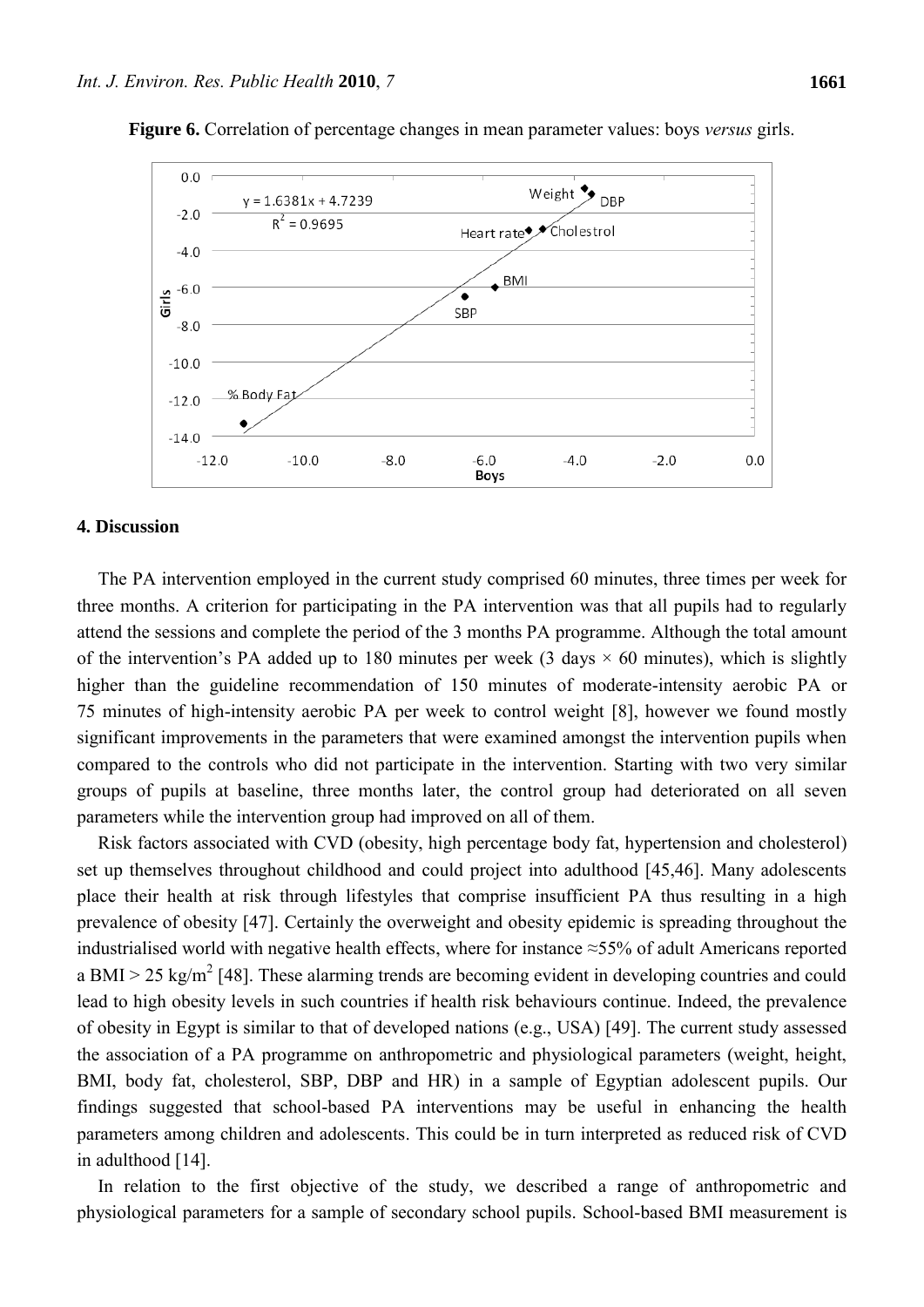important as it is a potential approach to address obesity among youth [50]. Objective measurement of weight and height are preferred than reported values, as overall self-reported measurements might systematically underestimate weight and BMI [51,52]. Since the classification into BMI-categories using self-reported adolescents' height and weight are not very accurate, we based our BMI calculation on objective measurements [53-56].

Out of 160 pupils initially measured, 25% of the samples were overweight or obese at baseline (asserted by their BMI). This baseline level compared unfavourably with levels from elsewhere;  $\approx$ 15% of adolescent girls in Norway, and 19% in Argentina (15–18 year old) were overweight or obese [57]. This baseline level was also higher than the 13.4% (14–18 year olds) who were reported overweight or obese in a previous study in Egypt [58]. Indeed, Egyptian girls' mean BMI was higher than children of comparable ages in other Arab countries of [16], and our sample's mean BMI (21.28, data not presented) was slightly higher than mean BMI (19.2) of 404 pupils in Japan [59]. Current adolescent overweight will likely lead to large future economic and health burdens, especially lost productivity from premature death and disability [60]. Likewise, the baseline mean % body fat for our sample  $(22.0<sub>3</sub>, 25.4<sub>9</sub>, data not presented) was a little higher than that of 327 Brazilian adolescent pupils (18.1<sub>3</sub>,$  $23.8\frac{\circ}{9}$  [61].

With reference to baseline mean SBP, our sample's values  $(116.9<sub>3</sub>-114.6<sub>9</sub> \text{mmHg}_{\text{controls}})$ 117.2♂–113.7♀ mmHgintervention pupils, Table 1) were slightly higher than the 107.1 mmHg reported in 2,156 Argentinean adolescents (15 to < 18 years old), but close to those of 676 adolescents in Norway (119.9 mmHg) [57]. Similarly, our baseline mean DBP (74.3<sup> $3-70.6$ </sup> mmHg<sub>controls</sub>; 74.8 $3-71.3$ mmHg<sub>intervention pupils</sub>, Table 1) were slightly higher than Norway and Argentina (64 and 67 mmHg respectively). At baseline ≈16% of our sample was at risk of increased blood pressure, in comparison to Bahraini adolescents where 14% were classified as having high blood pressure [10]. Hypertension is becoming common among Egyptians, confirmed by Galal's [58] findings that the prevalence of hypertension among Egyptians is very high, particularly among women. This is unsurprising given that the increasing rates of hypertension in children and adolescents could be correlated to the risk of coronary artery disease in adulthood [62].

As regards to baseline mean cholesterol levels (Table 1), our sample's lowest (179.4 $\frac{1}{2}$  mg/dl<sub>intervention</sub>) and highest (186.5 $\frac{3}{2}$  mg/dl<sub>intervention</sub>) values were both higher than those of 13 years old pupils in Japan (170.1 mg/dl) [59]; and also much higher than levels (137.4–141.7 mg/dl) of 327 Brazilian adolescents [61]. Finally, in connection with the baseline mean HR, our sample's lowest  $(80.5\text{~}$  BPM<sub>intervention</sub>) and highest  $(81.2\text{~}$  BPM<sub>controls</sub>) values were close to those of Brazilian children aged 9–11 years (84.8 BPM in obese and 80.2 BPM in non-obese children) [63].

In relation to the study's second objective pertaining to anthropometric parameters, the comparisons of our intervention group with controls suggested a positive relationship between a moderate PA intervention and averting obesity and becoming unfit (e.g., decreased BMI and % body fat values, Table 2). This supported proposals that PA could defend against weight gain by increased energy expenditure [64]. Theoretically, although there is the potential for obese adolescents to lose weight and maintain their weight loss by participating in regular PA (at least one hour three times per week), it is rarely achievable to keep the weight off without participating in PA programmes [65]. The positive and significant association between the PA intervention and decreased BMI in our sample of boys and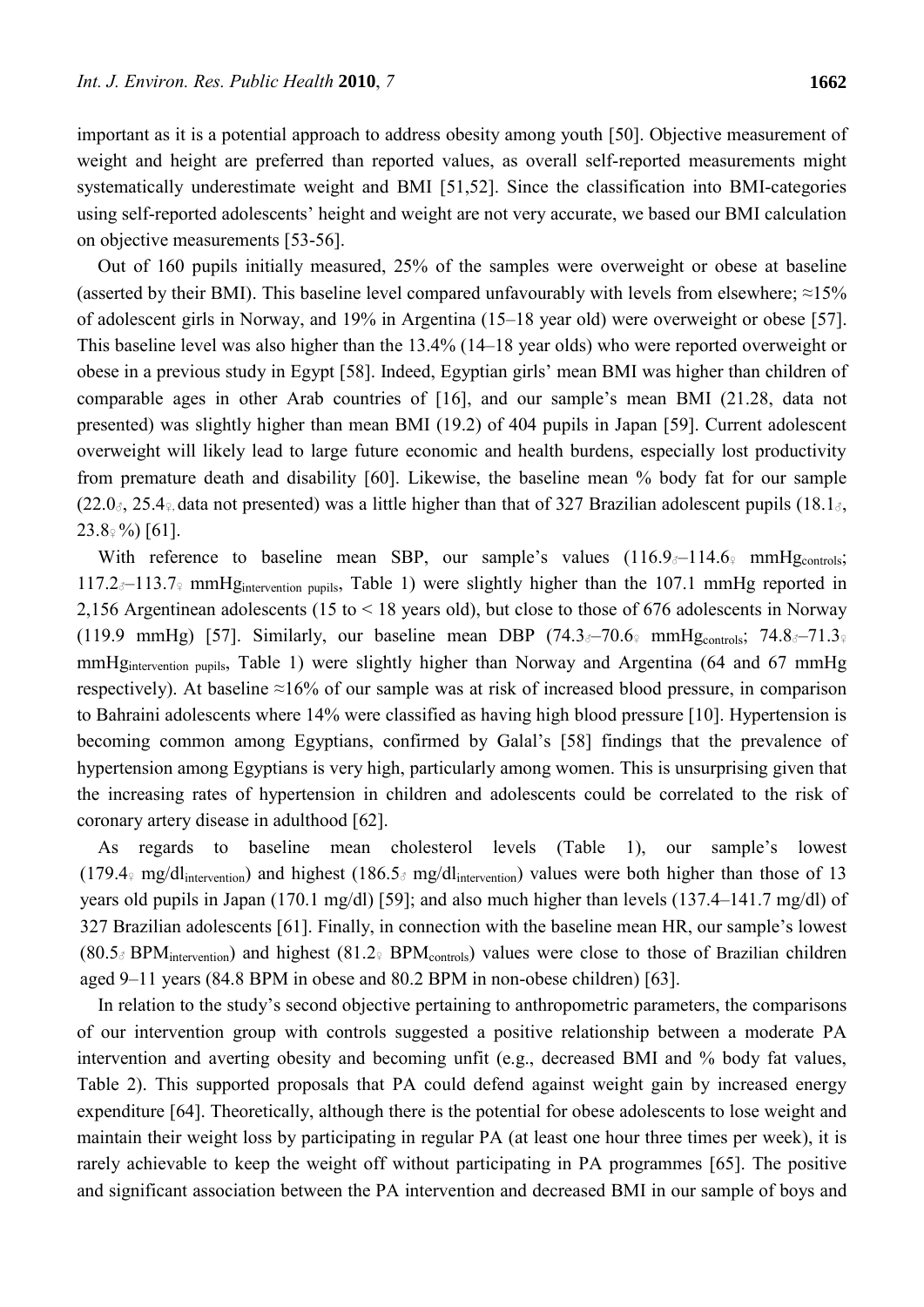girls is shown in Table 2. This is in agreement with Gamble *et al*. [66]: a factor that has been consistently related to childhood BMI status is PA.

The results of the present study add to the increasing evidence that demonstrate the benefits of regular PA as a management plan for tackling obesity in adolescents. Our findings agree with others where regular PA was associated with significant reductions (improvement) in obesity [67]. After our PA intervention, % body fat in the intervention boys was significantly lower when compared with controls after 3 months (Table 2). Studies have reported significant improvements in % body fat following programmes that included PA [14]. Therefore, the combination of increasing levels of PA and avoidance of gain in fat mass is likely to be a successful approach for preventing cardiovascular and metabolic disease [68].

In relation to the study's third objective (physiological parameters), we calculated BP as the mean of three consecutive measurements. This is important, as multiple BP measurements are required to suggest the risk of increased blood pressure [69]. We found a positive association between PA intervention and the SBP and DBP values (Table 2). Hypertension is a major public health problem worldwide [70]. There is a positive association between BP and % body fat in adolescents [65], supported by that during 3 months of PA, when compared to controls, our intervention pupils' SBP and DBP decreased (SBP differences of 11.4 $_{\circ}$  and 12.3 $_{\circ}$  mmHg; DBP differences of 4.4 $_{\circ}$  and 3.3 $_{\circ}$ mmHg<sub>♀</sub>) respectively, along with decrease in body fat (differences of 4.3% and 3.9% <sup>2</sup>). However the decrease in % body fat in girls did not reach statistical significance (Table 2).

In connection with cholesterol, by comparing the post intervention values of the intervention pupils with control pupils after 3 months (Table 2), our findings suggested that for boys and for girls, the PA intervention was associated with decreases in cholesterol levels. These findings are in agreement with the U.S. Department of Health and Human Services [71] that suggest that one approach for maintaining optimal cholesterol levels in children and adolescents is exercise; a low-cost, non-pharmacologic intervention available to the vast majority of children and adolescents.

As regards resting heart rate, the effects of physical exercise on HR are not unequivocal. For instance, in middle aged men, intermediate intensity exercise is associated with positive modification in HR [72]. Conversely, few studies reported influence of physical training on HR [73] in middle-aged people, and others similarly reported that high intensity interval training during 7 weeks did not affect heart rate in 10-year old children [73]. In contrast with others (e.g., Gamelin *et al.* [74]), we found an association between PA and HR for both genders. This contrast might be explained by the fact that our PA intervention was of longer duration (three, one-hour regular training sessions each week for 3 months) thus delivering about 70% more PA 'volume' than Gamelin *et al.* [74] (7 weeks of three 30-min sessions), hence providing more time in order to impact on HR.

As regards the control children, there were significant increases (worsening) when compared with intervention pupils across many of their parameters after 3 months. It is possible to conceive an association between a low PA level (the 'low level' physical education delivery that is normally provided by the school) and the worsening anthropometric and physiological parameters in the controls. Unhealthy habits could be formed at this age regarding nutritional lifestyle and low PA levels and could contribute negatively to their anthropometrical and the physiological parameters. This suggested that in the social contexts of pupils, schools that do not adequately provide PA sufficient for health benefits might instead become effective environments for the propagation of negative lifestyles.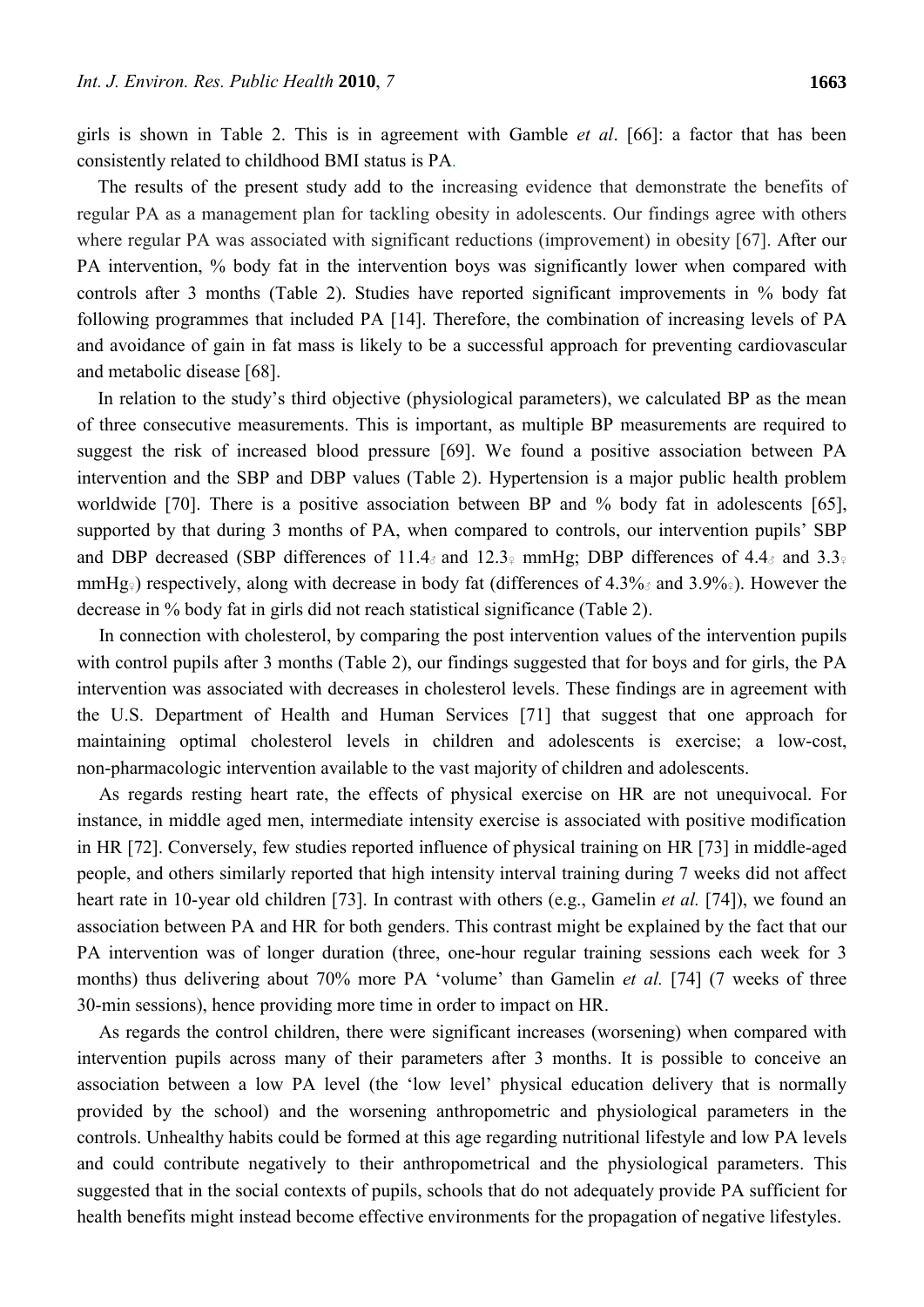Regular attendance of moderate-intensity level PA could result in better anthropometric and physiological parameters in children. Various PA interventions have been implemented with different populations to examined their associations with different anthropometric, physiological, and body composition parameters [75,76]. Some of this research supported our findings that moderate-intensity PA might be useful to decrease the hazard of heart disease in low active individuals [77].

Perhaps a primary strategy for improving the long-term health of children and adolescents through exercise may be creating lifestyle patterns of regular PA that carry over to the adult years. Our findings are consistent with others [78], overweight and hypertensive adolescents can reduce their blood pressure through PA, particularly if they lose weight. Such benefits of regular PA, if popularised and scaled up to be implemented as part of integrated community-wide intervention programmes, could play a major role in the eastern Mediterranean Region in helping to raise community awareness and involve people in health promotion and disease prevention [79]. However, we assume that the lack of sport equipment at schools, as well as lack of exercise facilities and appropriate sport playgrounds could be some of the barriers to regular PA the Egyptian children. Our study suggested that an appropriately tailored PA intervention programme of sufficient duration could offer school pupils activities that interest them, and hence they would be motivated to participate. However more efforts are required in Egypt for the promotion of PA so that children and adolescents can avoid the risk factors associated with a range of non-communicable chronic diseases.

This study has limitations. It is cross sectional hence findings are associations, not causations. One school in north Egypt (Delta region) was selected for the study. The results would therefore need to be affirmed by bigger studies incorporating more schools in the other regions in Egypt in order to be adequately powered statistically. Not many schools in Egypt have both indoor and outdoor sport facilities and appropriate sport equipment facilities, hence factors such as weather and equipment may be major impediments to the pilot testing and/or expansion of this programme. Due to these factors, the generalisability of this PA programme to other schools in Egypt would need to exercise caution. The sample comprised 160 adolescents out of 450 children in the school who volunteered to participate, representing about 40% volunteer rate. We are unable to assess how those who volunteered could have been different on the measured parameters from those who did not volunteer. Due to funding constraints, other possible factors that could have contributed to our findings were not measured (e.g., diet control and/or extra 'workouts' that the intervention pupils who participated in the intervention PA might have undertaken). The PA intervention we employed delivered 180 minutes of PA per week, which is slightly less than the maximum 210 minutes per week recommended by some authorities [The United States Centres for Disease Control and Prevention 2001]. We undertook the blood pressure measurements on one day and not on three consecutive days, which is required for an accurate diagnosis of hypertension. Future research needs to confirm the prevalence of obesity, overweight and other health parameters in other larger and different samples in Egypt (younger children and older adolescents); to understand the barriers to and motivators/ promoters of exercise in and outside schools; and, to measure other possible confounding factors that could impact on the parameters that were measured.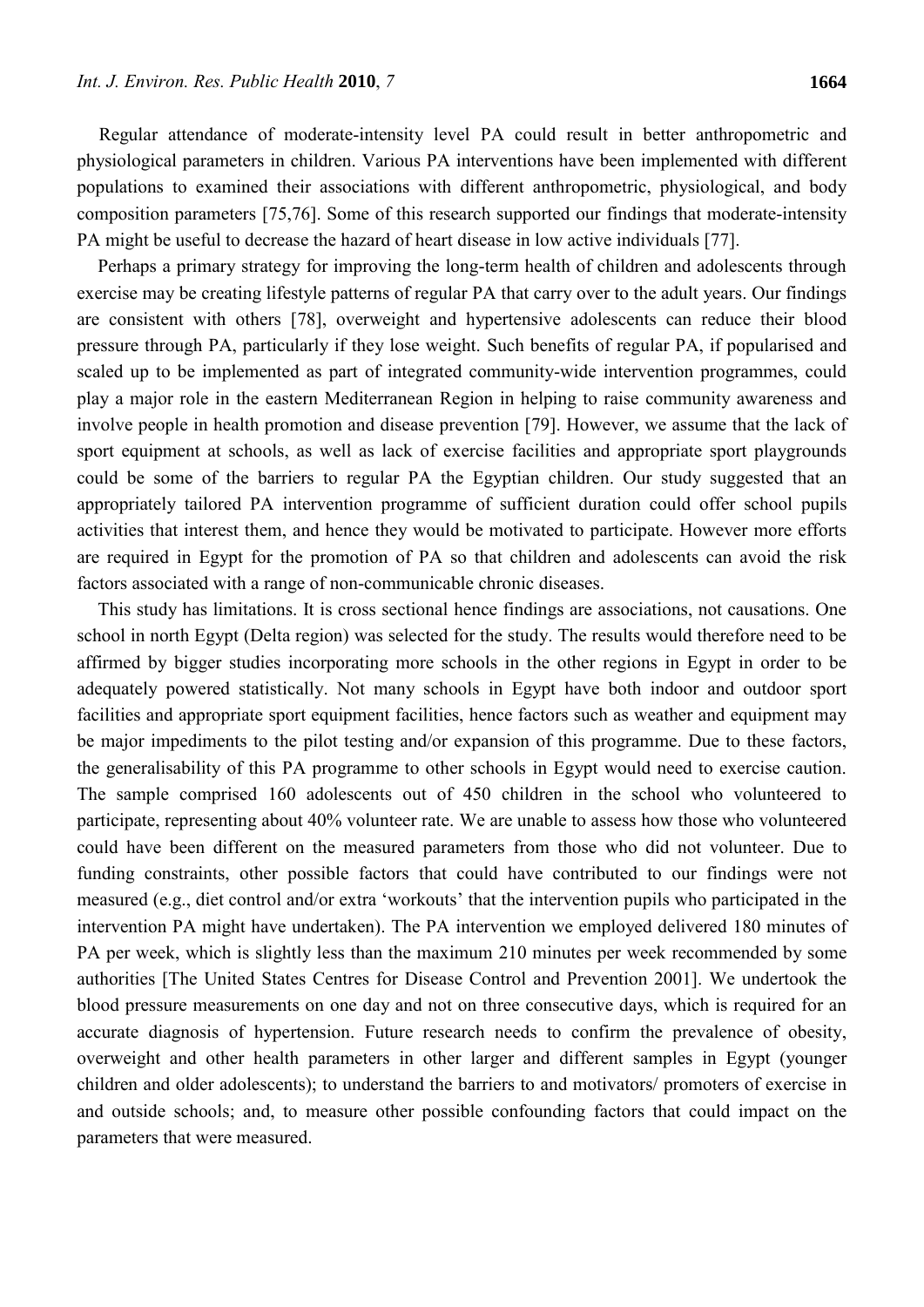## **Acknowledgements**

The authors wish to acknowledge the pupils and school that participated in this study. We also thank the anonymous reviewers for their constructive comments that helped strengthen the article.

## **References**

- 1. World Health Organization. Available online: https://apps.who.int/infobase/report.aspx (accessed on August 21, 2009).
- 2. *16th European Congress on Obesity*; Geneva, Switzerland, 14–17 May 2008. Available online: http://www.who.int/nmh/about/speeches/16th\_European\_Congress\_on\_Obesity-ADGSpeech\_15May08.pdf (accessed on September 27, 2009).
- 3. El-Zanaty, F.; Way, A. *Egypt Demographic and Health Survey 2005*; Cairo, Ministry of Health and Population, National Population Council, El-Zanaty and Associates, and ORC Macro: Cairo, Egypt, 2006.
- 4. Ashour, Z.; Ibrahim, M.M.; Appel, L.J.; Ibrahim, A.S.; Whelton, P.K. The Egyptian National Hypertension Project (NHP). Design and rationale. The NHP Investigative Team. *Hypertension*  **1995**, *26*, 880-885.
- 5. Ekvall, V.K. *Pediatric Nutrition in Chronic Diseases and Developmental Disorders: Prevention, Assessment, and Treatment*, 2nd ed.; Oxford University Press: New York, NY, USA, 2005.
- 6. Fuster, V.; Topol, E.J.; Nabel, E.G. *Atherothrombosis and Coronary Artery Disease*; Lippincott Williams & Wilkins: New York, NY, USA, 2005.
- 7. Hedley, A.A.; Ogden, C.L.; Johnson, C.L.; Carroll, M.D.; Curtin, L.R.; Flegal, K.M. Prevalence of overweight and obesity among US children, adolescents, and adults, 1999–2002. *JAMA* **2004**, *291*, 2847-2850.
- 8. Centers for Disease Control and Prevention. Available online: http://www.cdc.gov/ physicalactivity/everyone/health/index.html (accessed on Mar 16, 2009).
- 9. Chen, J.L.; Wu, Y. Cardiovascular risk factors in Chinese American children: associations between overweight, acculturation, and physical activity. *J. Pediatr. Health Care* **2008**, *22*, 103-110.
- 10. Al-Sendi, A.M.; Shetty, P.; Musaiger, A.O.; Myatt, M. Relationship between body composition and blood pressure in Bahraini adolescents. *Br. J. Nutr*. **2003**, *90*, 837-844.
- 11. Lauer, R.M.; Clarke, W.R.; Mahoney, L.T.; Witt, J. Childhood predictors for high adult blood pressure. The Muscatine Study. *Pediatr. Clin. North Am*.**1993**, *40*, 23-40.
- 12. Field, A.E.; Cook, N.R.; Gillman, M.W. Weight status in childhood as a predictor of becoming overweight or hypertensive in early adulthood. *Obes. Res.* **2005**, *13*, 163-169.
- 13. American College of Sports Medicine; Durstine, J.L. *ACSM's Resource Manual for Guidelines for Exercise Testing And Prescription*, 2nd ed.; Lea & Febiger: Philadelphia, PA, USA, 1993.
- 14. Dobbins, M.; De Corby, K.; Robeson, P.; Husson, H.; Tirilis, D. School-based physical activity programs for promoting physical activity and fitness in children and adolescents aged 6–18. *Cochrane Database Syst. Rev.* **2009**, *1*, CD007651.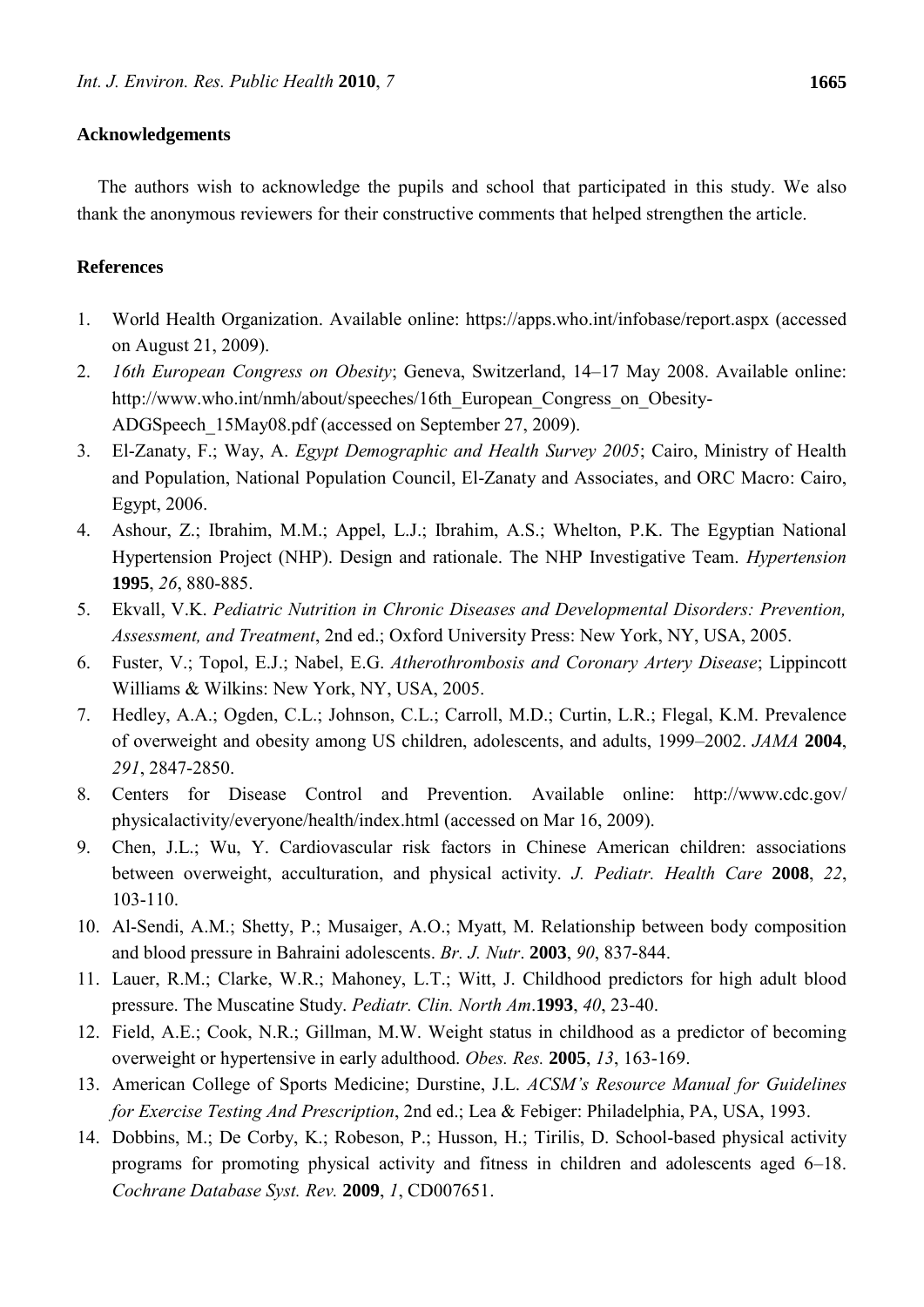- 15. Motlagh, M.E.; Kelishadi, R.; Ardalan, G.; Gheiratmand, R.; Majdzadeh, R.; Heidarzadeh, A. Rationale, methods and first results of the Iranian national programme for prevention of chronic diseases from childhood: CASPIAN Study. *East. Mediterr. Health J.* **2009**, *15*, 302-314.
- 16. Jackson, R.T.; Rashed, M.; Al-Hamad, N.; Hwalla, N.; Al-Somaie, M. Comparison of BMI-for-age in adolescent girls in 3 countries of the Eastern Mediterranean Region. *East. Mediterr. Health J.* **2007**, *13*, 430-440.
- 17. Gharib, N.M.; Shah, P. Anthropometry and body composition of school children in Bahrain. *Ann. Saudi. Med.* **2009**, *29*, 258-269.
- 18. Saleh, E.A.; Mahfouz, A.A.; Tayel, K.Y.; Naguib, M.K.; Bin-al-Shaikh, N.M. Hypertension and its determinants among primary-school children in Kuwait: an epidemiological study. *East. Mediterr. Health J.* **2000**, *6*, 333-337.
- 19. Keller, K. *Encyclopedia of Obesity*, 1st ed.; SAGE: Newbury Park, CA, USA, 2008.
- 20. Goran, M.I.; Sothern, M. *Handbook of Pediatric Obesity: Etiology, Pathophysiology, and Prevention*; CRC Press: Boca Raton, FL, USA, 2006.
- 21. Esteghamati, A.; Khalilzadeh, O.; Rashidi, A.; Meysamie, A.; Haghazali, M.; Asgari, F.; Abbasi, M.; Rastad, S.; Gouya, M. M. Association between physical activity and insulin resistance in Iranian adults: National Surveillance of Risk Factors of Non-Communicable Diseases (SuRFNCD-2007). *Prev. Med.* **2009**, *49*, 402-406.
- 22. Drukteinis, J.S.; Roman, M.J.; Fabsitz, R.R.; Lee, E.T.; Best, L.G.; Russell, M.; Devereux, R.B. Cardiac and systemic hemodynamic characteristics of hypertension and prehypertension in adolescents and young adults: the Strong Heart Study. *Circulation* **2007**, *115*, 221-227.
- 23. Izdebska, E.; Izdebski, J.; Cybulska, I.; Makowiecka-Ciesla, M.; Trzebski, A. Moderate exercise training reduces arterial chemoreceptor reflex drive in mild hypertension. *J. Physiol. Pharmacol.*  **2006**, *57*, 93-102.
- 24. Reinehr, T.; de Sousa, G.; Toschke, A.M.; Andler, W. Long-term follow-up of cardiovascular disease risk factors in children after an obesity intervention. *Am. J. Clin. Nutr.* **2006**, *84*, 490-496.
- 25. Sobieszczańska, M.; Kałka, D.P.W.; Adamus, J. Physical activity in basic and primary prevention of cardiovascular disease. *Pol. Merkur. Lekarski j.* **2009**, *26*, 659-664.
- 26. World Health Organization. Available online: https://apps.who.int/bmi/ index.jsp?introPage=intro\_3.html (accessed on August 20, 2009).
- 27. Morris, M. *Mental Health for Primary Care: A Practical Guide for Non-Specialists*; Radcliffe Publishing: Oxford, UK, 2009.
- 28. Korbonits, M. *Obesity and Metabolism*; Karger Publishers: London, UK, 2008.
- 29. Mullen, M.C.; Shield, J.E.; Association, A.D. *Childhood and Adolescent Overweight: The Health Professional's Guide to Identification, Treatment, and Prevention*; American Dietetic Association: Chicago, IL, USA, 2004.
- 30. Duggan, C.; Watkins, J.B.; Walker, W.A. *Nutrition in Pediatrics*; PMPH-USA: Hamilton, Canada, 2008.
- 31. Roberts, C.C.; Levick, J.R.; Stanton, A.W.; Mortimer, P.S. Assessment of truncal edema following breast cancer treatment using modified Harpenden skinfold calipers. *Lymphology* **1995**, *28*, 78-88.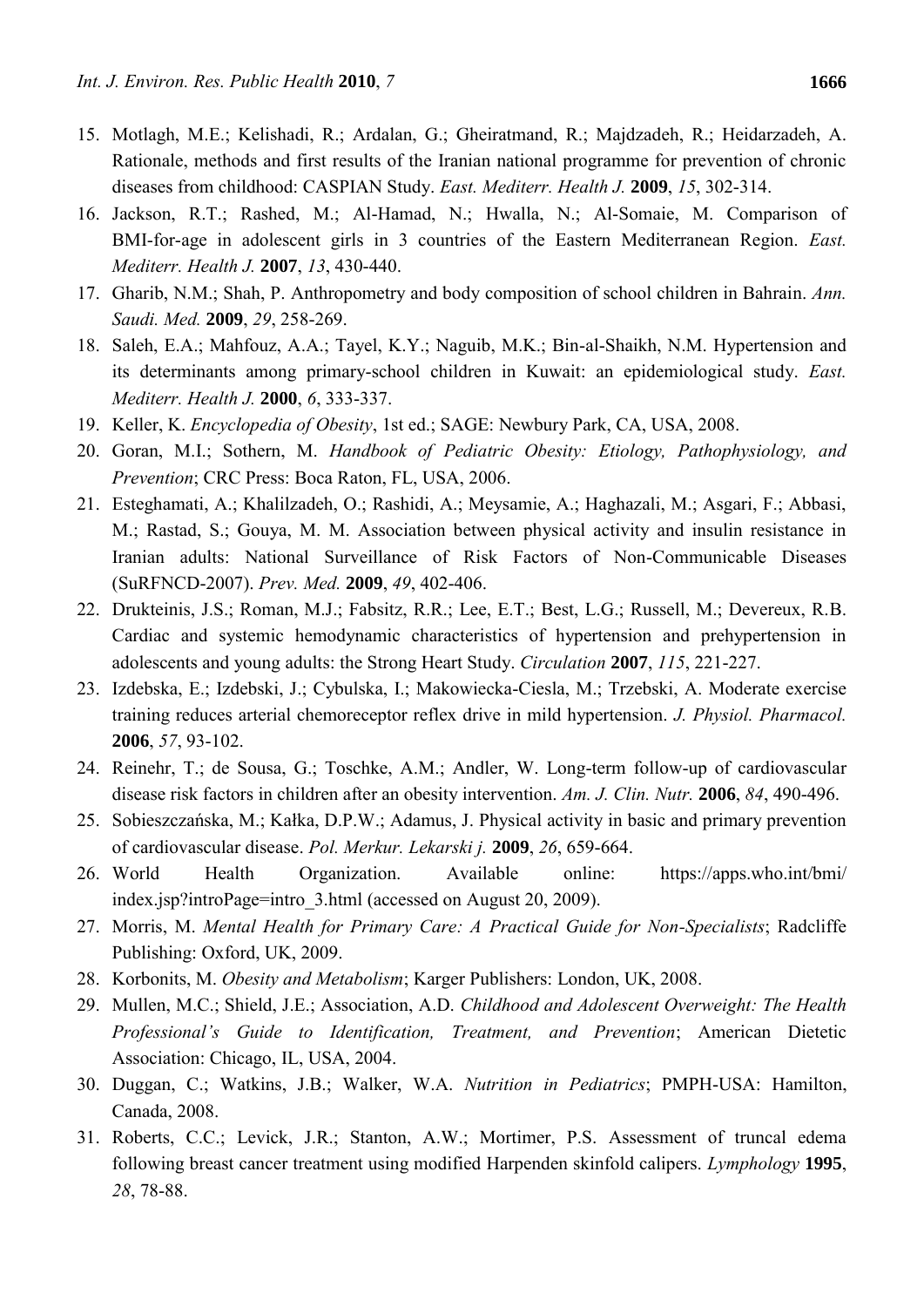- 32. Durnin, J.V.; de Bruin, H.; Feunekes, G.I. Skinfold thicknesses: is there a need to be very precise in their location? *Br. J. Nutr.* **1997**, *77*, 3-7.
- 33. Baechle, T.R.; Earle, R.W. *Essentials of Strength Training and Conditioning*; Human Kinetics: Champaign, IL, USA, 2008.
- 34. Maud, P.J.; Foster, C. *Physiological Assessment of Human Fitness*; Human Kinetics: Champaign, IL, USA, 2006.
- 35. Acevedo, E.O.; Starks, M.A. *Exercise Testing and Prescription Lab Manual*; Human Kinetics: Champaign, IL, USA, 2003.
- 36. Taylor, J.R.; Lopez, L.M. Cholesterol: point-of-care testing. *Ann. Pharmacother.* **2004**, *38*, 1252-1257.
- 37. Christofaro, D.G.; Fernandes, R.A.; Gerage, A.M.; Alves, M.J.; Polito, M.D.; Oliveira, A.R. Validation of the Omron HEM 742 blood pressure monitoring device in adolescents. *Arq. Bras. Cardiol.* **2009**, *92*, 10-15.
- 38. National Heart & Lung and Blood Institute. Available online: http://www.nhlbi.nih.gov/health/ public/heart/chol/fabc/index.htm#children (accessed on June 30, 2009).
- 39. Craig, S.R.; Amin, R.V.; Russell, D.W.; Paradise, N.F. Blood cholesterol screening influence of fasting state on cholesterol results and management decisions. *J. Gen. Intern. Med.* **2000**, *15*, 395-399.
- 40. Kimak, E.; Ksiazek, A.; Baranowicz-Gaszczyk, I.; Solski, J. Disturbed lipids, lipoproteins and triglyceride-rich lipoproteins as well as fasting and nonfasting non-high-density lipoprotein cholesterol in post-renal transplant patients. *Ren. Fail.* **2007**, *29*, 705-712.
- 41. American Academy of Family Physicians. Available online: http://www.aafp.org/afp/20060501/ 1558.html (accessed on May 11, 2009).
- 42. Mohler, E.R.; Townsend, R.R. *Advanced Therapy in Hypertension and Vascular Disease*; PMPH-USA: Hamilton, Canada, 2006.
- 43. Hoeger, W.K.; Hoeger, S.A. *Lifetime Physical Fitness and Wellness: A Personalized Program*, 10th ed.; Cengage Learning: Belmont, CA, USA, 2008.
- 44. Altman, D.G.; Machin, D.; Bryant, T.N.; Gardner, M.J. *Statistics with Confidence*, 2nd ed.; BMJ Books: London, UK, 2000.
- 45. Heath, G.W.; Pratt, M.; Warren, C.W.; Kann, L. Physical activity patterns in American high school students. Results from the 1990 youth risk behavior survey. *Arch. Pediatr. Adolesc. Med.*  **1994**, *148*, 1131-1136.
- 46. Sung, R.Y.; Yu, C.C.; Choi, K.C.; McManus, A.; Li, A.M.; Xu, S.L.; Chan, D.; Lo, A.F.; Chan, J.C.; Fok, T.F. Waist circumference and body mass index in Chinese children: cutoff values for predicting cardiovascular risk factors. *Int. J. Obes. (Lond).* **2007**, *31*, 550-558.
- 47. Lowry, R.; Galuska, D.A.; Fulton, J.E.; Wechsler, H.; Kann, L. Weight management goals and practices among U.S. high school students: associations with physical activity, diet, and smoking. *J. Adolesc. Health* **2002**, *31*, 133-144.
- 48. Pescatello, L.S.; VanHeest, J.L. Physical activity mediates a healthier body weight in the presence of obesity. *Br. J. Sports Med.* **2000**, *34*, 86-93.
- 49. Mokdad, A.H.; Serdula, M.K.; Dietz, W.H.; Bowman, B.A.; Marks, J.S.; Koplan, J.P. The spread of the obesity epidemic in the United States, 1991–1998. *JAMA* **1999**, *282*, 1519-1522.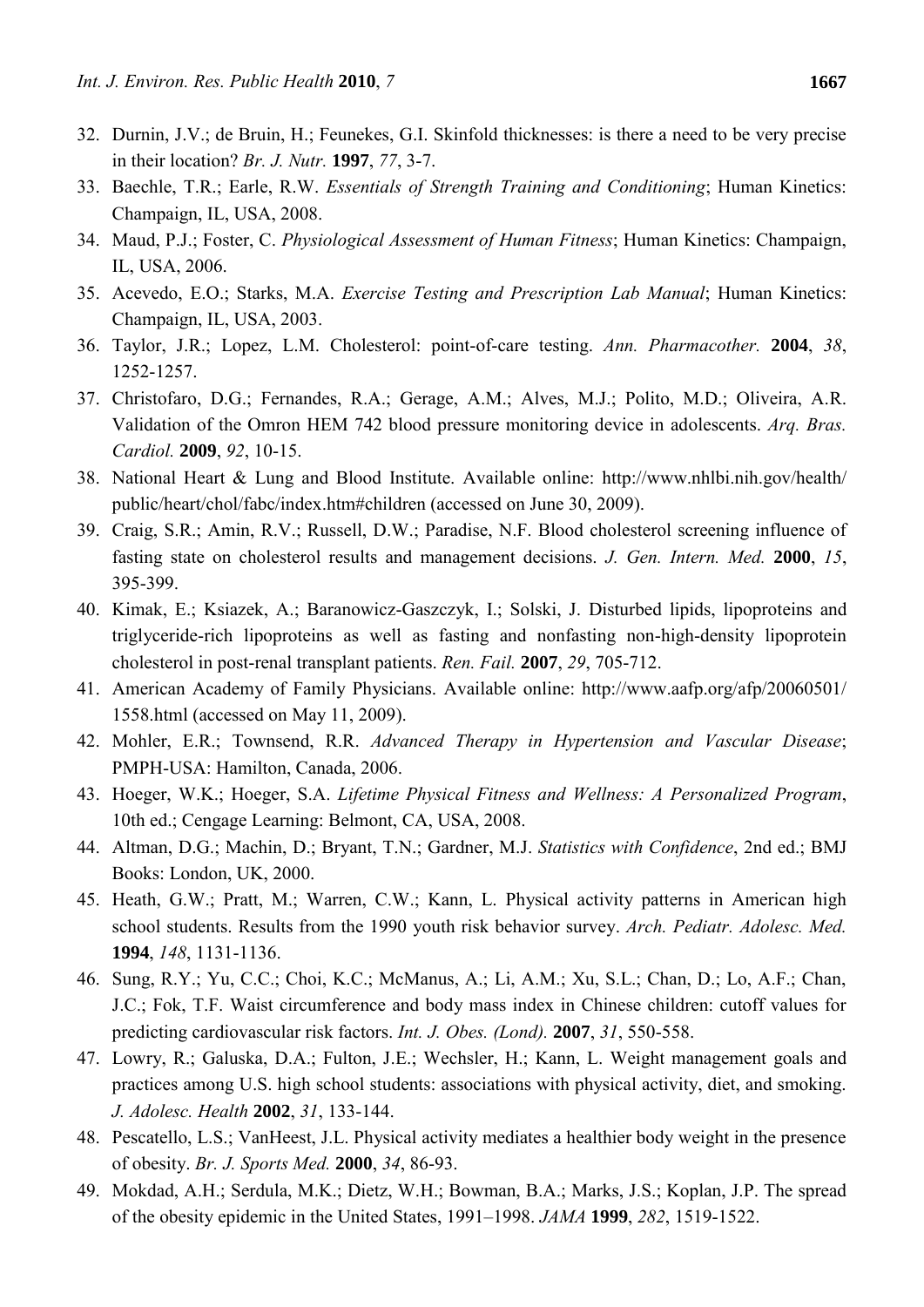- 50. Nihiser, A.J.; Lee, S.M.; Wechsler, H.; McKenna, M.; Odom, E.; Reinold, C.; Thompson, D.; Grummer-Strawn, L. BMI measurement in schools. *Pediatrics* **2009**, *124*, S89-S97.
- 51. Brener, N.D.; McManus, T.; Galuska, D.A.; Lowry, R.; Wechsler, H. Reliability and validity of self-reported height and weight among high school students. *J. Adolesc Health.* **2003**, *32*, 281-287.
- 52. Abraham, S.; Luscombe, G.; Boyd, C.; Olesen, I. Predictors of the accuracy of self-reported height and weight in adolescent female school students. *Int. J. Eat. Disord.* **2004**, *36*, 76-82.
- 53. Morrissey, S.L.; Whetstone, L.M.; Cummings, D.M.; Owen, L.J. Comparison of self-reported and measured height and weight in eighth-grade students. *J. Sch. Health* **2006**, *76*, 512-515.
- 54. Vriendt, T.D.; Huybrechts, I.; Ottevaere, C.; Trimpont, I.V.; Henauw, S.D. Validity of Self-Reported Weight and Height of Adolescents, Its Impact on Classification into BMI-Categories and the Association with Weighing Behaviour. *Int. J. Environ. Res. Public Health* **2009**, *6*, 2696-2711.
- 55. Tokmakidis, S.P.; Christodoulos, A.D.; Mantzouranis, N.I. Validity of self-reported anthropometric values used to assess body mass index and estimate obesity in Greek school children. *J. Adolesc. Health* **2007**, *40*, 305-310.
- 56. Danubio, M.E.; Miranda, G.; Vinciguerra, M.G.; Vecchi, E.; Rufo, F. Comparison of self-reported and measured height and weight: implications for obesity research among young adults. *Econ. Hum. Biol.* **2008**, *6*, 181-190.
- 57. Stray-Pedersen, M.; Helsing, R.M.; Gibbons, L.; Cormick, G.; Holmen, T.L.; Vik, T.; Belizan, J.M. Weight status and hypertension among adolescent girls in Argentina and Norway: data from the ENNyS and HUNT studies. *BMC Public Health* **2009**, *9*, 398.
- 58. Galal, O.M. The nutrition transition in Egypt: obesity, undernutrition and the food consumption context. *Public Health Nutr.* **2002**, *5*, 141-148.
- 59. Okuda, M.; Sugiyama, S.; Kunitsugu, I.; Hinoda, Y.; Okuda, Y.; Shirabe, K.; Yoshitake, N.; Hobara, T. Use of Body Mass Index and Percentage Overweight Cutoffs to Screen Japanese Children and Adolescents for Obesity-Related Risk Factors. *J. Epidemiol.* **2009**, *20*, 46-53.
- 60. Lightwood, J.; Bibbins-Domingo, K.; Coxson, P.; Wang, Y.C.; Williams, L.; Goldman, L. Forecasting the future economic burden of current adolescent overweight: an estimate of the coronary heart disease policy model. *Am. J. Public Health* **2009**, *99*, 2230-2237.
- 61. Ribas, S.A.; da Silva, L.C. Dyslipidemia in schoolchildren from private schools in Belem. *Arq. Bras. Cardiol.* **2009**, *92*, 412-417, 429-434, 446-451.
- 62. Anglum, A. Primary care management of childhood and adolescent hypertension. *J. Am. Acad. Nurse Pract.* **2009**, *21*, 529-534.
- 63. Paschoal, M.A.; Trevizan, P.F.; Scodeler, N.F. Heart rate variability, blood lipids and physical capacity of obese and non-obese children. *Arq. Bras. Cardiol.* **2009**, *93*, 239-246.
- 64. Murphy, M.H.; Blair, S.N.; Murtagh, E.M. Accumulated *versus* continuous exercise for health benefit: a review of empirical studies. *Sports Med.* **2009**, *39*, 29-43.
- 65. Nielsen, G.A.; Andersen, L.B. The association between high blood pressure, physical fitness, and body mass index in adolescents. *Prev. Med.* **2003**, *36*, 229-234.
- 66. Gamble, H.L.; Parra, G.R.; Beech, B.M. Moderators of physical activity and obesity during adolescence. *Eat Behav.* **2009**, *10*, 232-236.